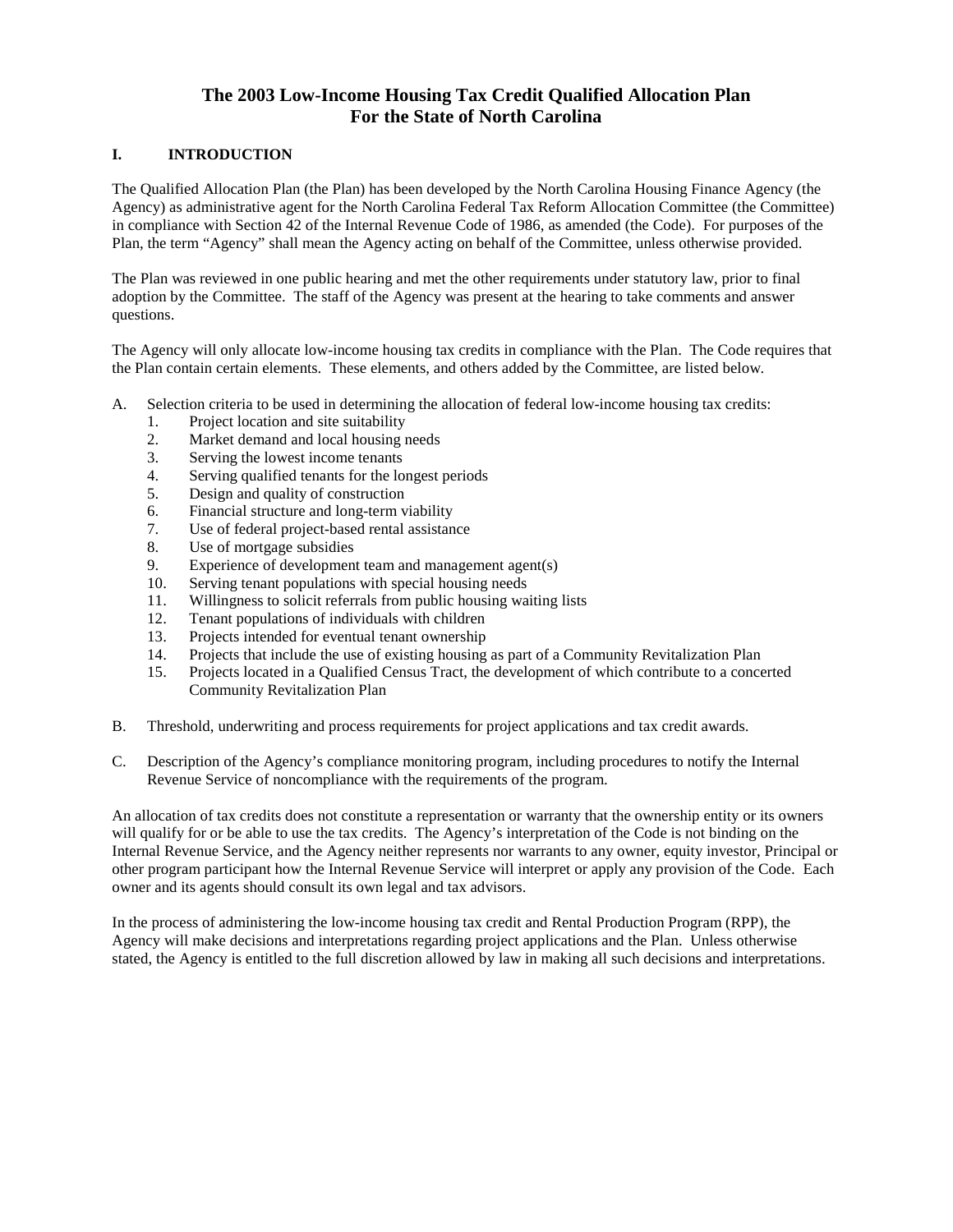# **II. SET-ASIDES AND COUNTY DESIGNATIONS**

No county or project will be awarded tax credits for new construction exceeding \$1,500,000 unless doing so is necessary to meet another set-aside requirement of this Plan or to completely fund a project request. No county will be awarded more than one project under the rehabilitation set-aside. The Agency may waive these limits for 1) proposals utilizing HOPE VI financing, 2) other large scale revitalization efforts characterized by a high degree of committed public subsidies, or 3) implementation of a disaster relief plan. RPP loans cannot exceed \$1 million per project.

Any Principal will be limited to an award of a) not more than fifteen percent (15%) of the total tax credits available for new construction and b) one project under the rehabilitation set-aside. (A Principal may have one rehabilitation project and fifteen percent (15%) of the new construction credits.) All persons and entities meeting the definition of Principal will be certified by the applicant on the application, at carryover allocation and at final cost certification. Any project that qualifies for an allocation of credits but that would result in a Principal exceeding this limit will be disqualified and ineligible for a credit allocation in the current year.

The Agency may allocate 2003 tax credits outside of the normal process to projects that either: 1) address the loss of housing due to the effects of a natural disaster and were submitted in the last two years, or 2) allow the Agency to comply with HUD regulations regarding timely commitment of funds. The total amount of such allocation(s) shall not exceed \$750,000. The Agency may also make a forward commitment of the next year's tax credits in an amount necessary to fully fund projects with a partial award or to any project application that was submitted in a prior year if such application meets all the minimum requirements of the Plan in the year credits are to be allocated. In the event that credits are returned for failure to comply with Section VII(A)(2), the Agency may carry such credits forward, make an award to any project application (subject only to the nonprofit set aside), or a combination of both.

### A. GEOGRAPHIC SET-ASIDES

The Agency has established geographic set asides for the ranking and selection of new construction projects. The Agency reserves the right to revise the available credits in each set-aside. Tax credits and RPP funds available for new construction projects will be distributed as follows:

┓

WEST:  $15\%$  CENTRAL:  $25\%$  METRO:  $30\%$  EAST:  $30\%$ 

|                        |                    |                |  |                                                                                          | __________       |             |
|------------------------|--------------------|----------------|--|------------------------------------------------------------------------------------------|------------------|-------------|
|                        |                    |                |  |                                                                                          |                  |             |
| <b>WEST</b>            |                    | <b>CENTRAL</b> |  | <b>METRO</b>                                                                             | <b>EAST</b>      |             |
| Alexander<br>Jackson   | Alamance           |                |  | Durham                                                                                   | <b>Beaufort</b>  | Johnston    |
| Alleghany<br>Macon     | Anson              |                |  | Forsyth                                                                                  | Bertie           | Jones       |
| Madison                | Cabarrus           | Moore          |  | Guilford                                                                                 | Bladen           | Lenoir      |
| McDowell               | Caswell            |                |  | Mecklenburg                                                                              | <b>Brunswick</b> | Martin      |
| Buncombe<br>Mitchell   | Chatham            | Person         |  | Wake                                                                                     | Camden           | Nash        |
| Polk                   | Cumberland         |                |  |                                                                                          | Carteret         | New Hanover |
| Caldwell<br>Rutherford | Davidson           |                |  |                                                                                          | Chowan           | Northampton |
| Catawba<br>Surry       | Davie              |                |  |                                                                                          | Columbus         | Onslow      |
| Cherokee<br>Swain      | Franklin           |                |  |                                                                                          | Craven           | Pamlico     |
|                        | Gaston             | Scotland       |  |                                                                                          | Currituck        | Pasquotank  |
| Cleveland<br>Watauga   | Granville          | Stanly         |  |                                                                                          | Dare             | Pender      |
| Wilkes<br>Graham       | Harnett            | <b>Stokes</b>  |  |                                                                                          | Duplin           | Perquimans  |
| Yadkin<br>Haywood      | Hoke               | Union          |  |                                                                                          | Edgecombe        | Pitt        |
| Henderson<br>Yancey    | Iredell            | Vance          |  |                                                                                          | Gates            | Robeson     |
|                        | Lee                |                |  |                                                                                          | Greene           | Sampson     |
|                        |                    |                |  |                                                                                          | Halifax          | Tyrrell     |
|                        |                    |                |  |                                                                                          | Hertford         | Washington  |
|                        |                    |                |  |                                                                                          | Hyde             | Wayne       |
|                        |                    |                |  |                                                                                          |                  | Wilson      |
|                        | ,, ,,, , , , , , , | Transylvania   |  | Lincoln<br>Montgomery<br>Orange<br>Randolph<br>Richmond<br>Rockingham<br>Rowan<br>Warren | .,,,,,,,,,,,,,,, |             |

Applications are allocated credits starting with those earning the highest scoring totals within each geographic set-aside and continuing in descending score order through the last project that can be fully funded. The remaining credits from all four geographic set-asides are then added together and allocated to the next highest scoring application(s) statewide, unless (in the Agency's discretion) such amount should be carried forward and applied to the next year's credit ceiling.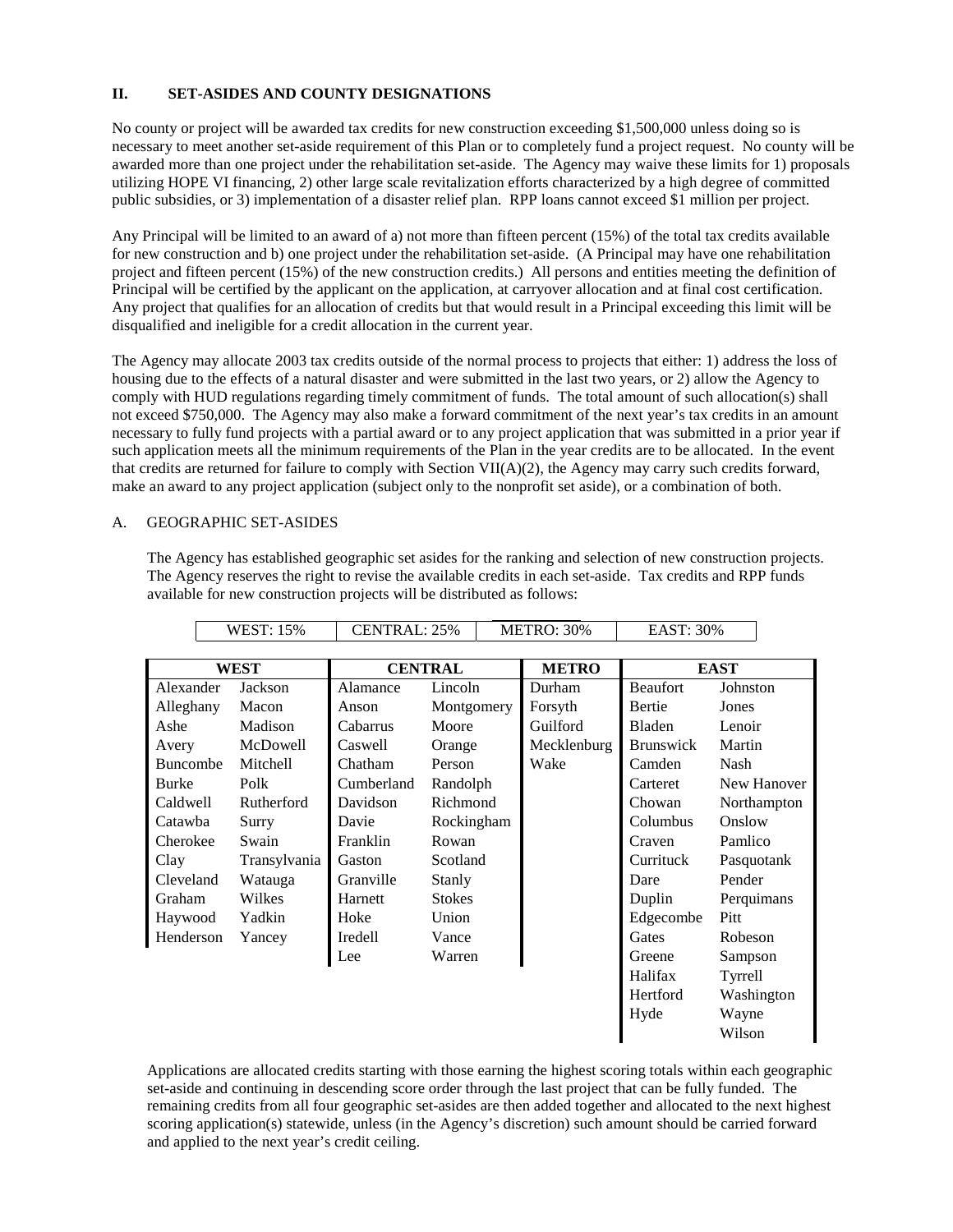## B. REHABILITATION SET-ASIDE

The Agency will award the lesser of the following amounts to projects proposing rehabilitation of existing housing: 1) ten percent (10%) of the state's total tax credit ceiling (plus any amount necessary to fully fund a partial award), or 2) the amount required for five projects. Rehabilitation projects will not be eligible for credits other than in this set-aside. These awards will be based on the criteria listed in Section IV(H) and are not subject to the geographic set-asides. Adaptive re-use projects and entirely vacant residential buildings will be considered new construction.

### C. NONPROFIT AND CHDO SET-ASIDES

If necessary, the Agency will adjust the awards under the Plan to ensure that the overall allocation results in 1) ten percent (10%) of the state's federal tax credit ceiling being awarded to projects involving non-profits and 2) fifteen percent (15%) of RPP funds being awarded to projects involving Community Housing Development Organizations certified by the Agency (CHDOs). Specifically, credits that would have been awarded to the lowest ranking project(s) that do(es) not fall into one of these categories will be awarded to the next highest ranking project(s) that do(es) until the overall allocation(s) reach(es) the necessary percentage(s). In order to qualify for the first category, an application must either not involve any for-profit Principals or comply with the material participation requirements of the Code, applicable federal regulations and Section VI( $A$ )(2). In order to qualify for the second category, an application must meet the requirements of  $24$  CFR  $92.300(a)(1)$ and any other HUD regulation regarding the CHDO set-aside.

### D. COUNTY INCOME DESIGNATIONS

Pursuant to N.C.G.S. § 105-129.42(c) the Agency is responsible for designating each county as High, Moderate or Low Income. Five criteria were used for making this determination:

- 1. County median income
- 2. Poverty rate
- 3. Percent of population in rural areas
- 4. Regional growth patterns
- 5. Enterprise area tier (one through five)

Each county was considered as a whole and evaluated relative to others in the state. Based on this process, the Agency designates counties as follows:

| <b>HIGH</b> | <b>MODERATE</b>  |               |                 |             |            |
|-------------|------------------|---------------|-----------------|-------------|------------|
| Alamance    | Alexander        | Lee           | Alleghany       | Graham      | Pamlico    |
| Cabarrus    | <b>Brunswick</b> | Lincoln       | Anson           | Greene      | Pasquotank |
| Chatham     | <b>Buncombe</b>  | Moore         | Ashe            | Halifax     | Pender     |
| Davidson    | <b>Burke</b>     | Nash          | Avery           | Haywood     | Perquimans |
| Durham      | Caldwell         | New Hanover   | <b>Beaufort</b> | Hertford    | Richmond   |
| Forsyth     | Carteret         | Onslow        | <b>Bertie</b>   | Hoke        | Robeson    |
| Guilford    | Catawba          | Person        | Bladen          | Hyde        | Rockingham |
| Iredell     | Cleveland        | Pitt          | Camden          | Jackson     | Rutherford |
| Johnston    | Craven           | Polk          | Caswell         | Jones       | Sampson    |
| Mecklenburg | Cumberland       | Randolph      | Cherokee        | Lenoir      | Scotland   |
| Orange      | Dare             | Stanly        | Chowan          | Macon       | Surry      |
| Rowan       | Davie            | <b>Stokes</b> | Clay            | Madison     | Swain      |
| Union       | Franklin         | Transylvania  | Columbus        | Martin      | Tyrrell    |
| Wake        | Gaston           | Watauga       | Currituck       | McDowell    | Vance      |
|             | Granville        | Wayne         | Duplin          | Mitchell    | Warren     |
|             | Harnett          | Wilson        | Edgecombe       | Montgomery  | Washington |
|             | Henderson        | Yadkin        | Gates           | Northampton | Wilkes     |
|             |                  |               |                 |             | Yancey     |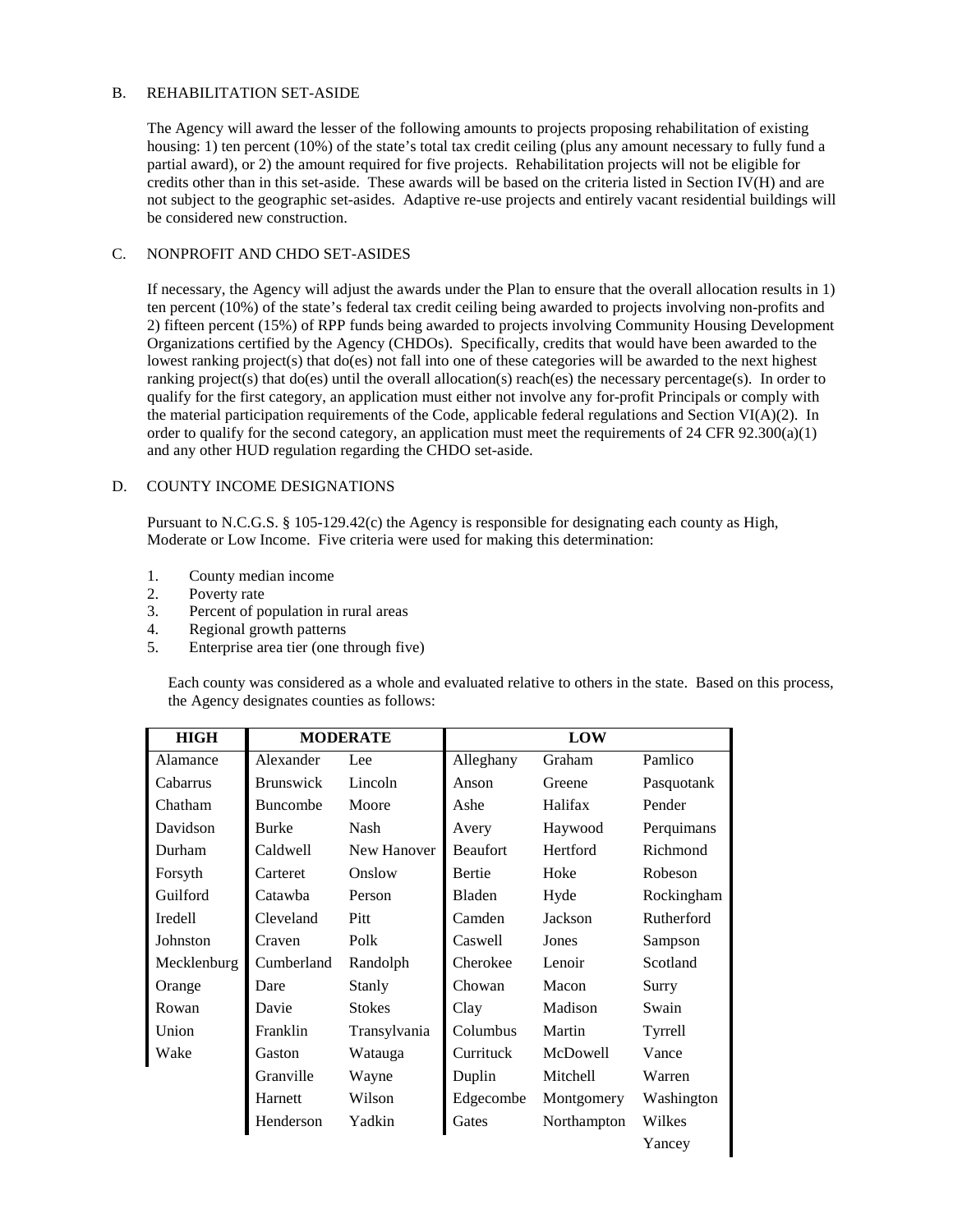# **III. DEADLINES AND FEES**

A. The following schedule will apply to the application process for 9% tax credits for 2003. Applicants seeking a tax exempt bond allocation and 4% tax credits should refer to the application schedule found in **Appendix G**.

| January 10  | Deadline for electronic submission of preliminary applications                                                           |
|-------------|--------------------------------------------------------------------------------------------------------------------------|
| January 17  | Deadline for paper version preliminary applications and exhibits (12:00 noon,<br>no exceptions)                          |
| February 28 | Market analysts will mail studies to the Agency and applicants                                                           |
| March 14    | Deadline for market-related project revisions                                                                            |
| March 21    | Preliminary site scores announced; market analysts will mail comments on<br>revisions to the Agency and applicants       |
| April 4     | Deadline for site score review requests                                                                                  |
| April 18    | Notification of final site and market scores and preliminary evaluation of<br>rehabilitation projects                    |
| May 9       | Deadline for new construction full applications (12:00 noon, no exceptions)                                              |
| May 23      | Deadline for rehabilitation full applications (12:00 noon, no exceptions)                                                |
| August 15   | Notification of final reservations (actual date will be no earlier than three weeks<br>after announcement of AHP awards) |
| October 31  | Deadline for final site control                                                                                          |
| November 14 | Deadline for 10% cost certifications                                                                                     |

The Agency reserves the right to change the schedule as necessary.

- B. Processing, application and allocation fees are as follows:
	- 1. All applicants are required to pay a nonrefundable fee of \$5,020 at the submission of the preliminary application. This fee covers the cost of the market study or physical needs assessment and a \$1,020 preliminary application processing fee (which will be assessed for every electronic application submitted as of January 10, 2003).
	- 2. All applicants are required to pay a nonrefundable processing fee of \$1,020 upon submission of the full application.
	- 3. Entities receiving 9% credit awards are required to pay an allocation fee equal to five and one half percent (5.5%) of a single year's tax credits, calculated using the full 9% (and/or 4% for RD projects, acquisition credits, ect.) applicable federal rate ("AFR"). The allocation fee must be paid to the Agency upon return of the allocation letter. Failure to submit this allocation fee within 30 days of the date of the allocation letter will result in the withdrawal of the tax credit reservation. The fee for entities receiving tax-exempt bond volume is specified in Appendix G.
	- 4. If expenses for legal services are incurred by the Committee or Agency to correct mistakes of the Owner which jeopardize use of the tax credits, such legal costs will be paid by the Owner in the amount charged to the Agency or the Committee.
	- 5. The Agency will not process applications or other documentation relating to any Principal who has an outstanding balance of fees owed.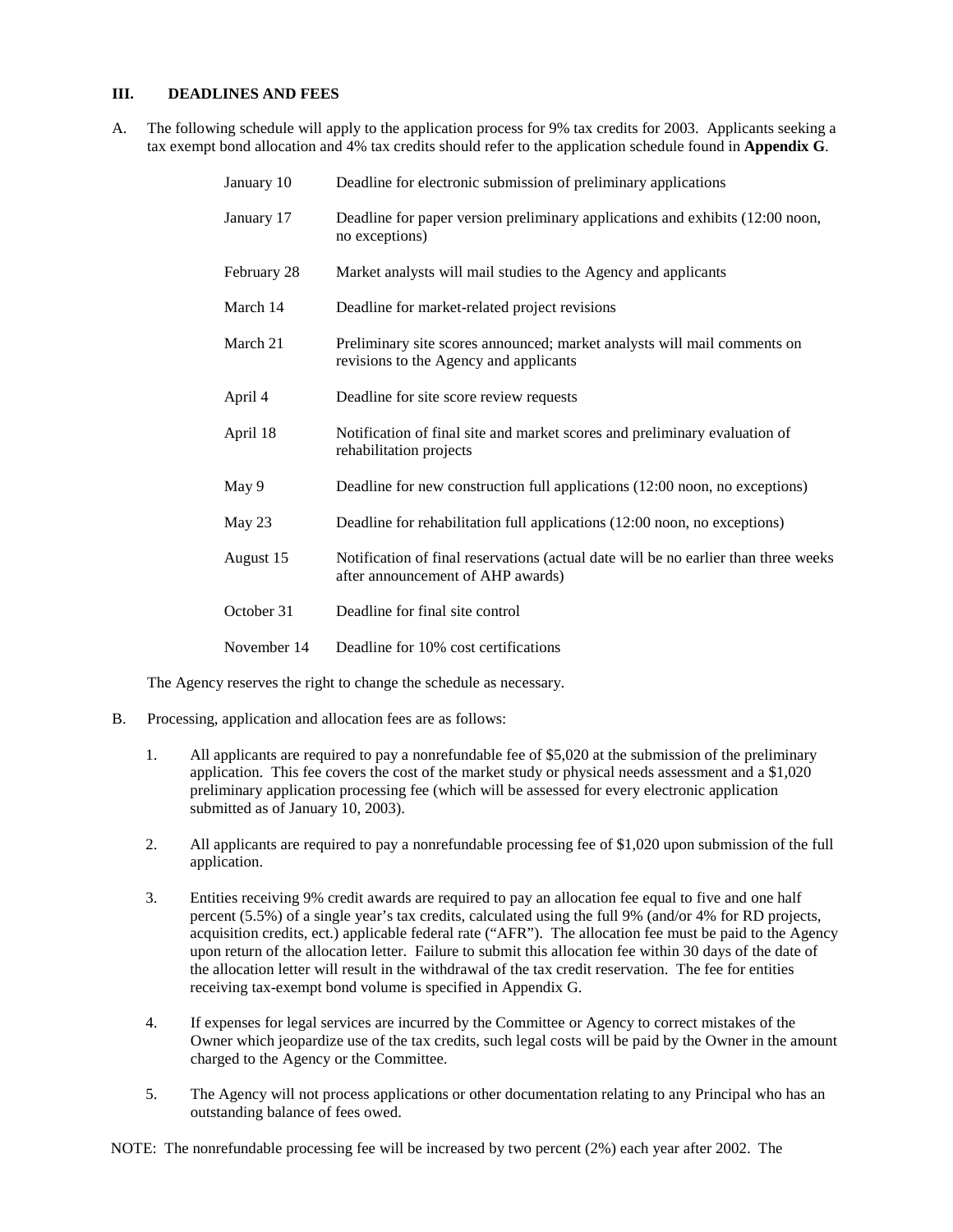allocation fee will increase by 0.25% each year up to six percent (6%) in 2005.

C. Monitoring fees as listed below must be paid prior to the issuance of a federal form 8609:

| Project Type                                                                                                     | Federal        | <b>Federal and State</b> |
|------------------------------------------------------------------------------------------------------------------|----------------|--------------------------|
|                                                                                                                  | Credits Only   | Tax Credits              |
| Tax credit projects without an Agency loan, including projects using<br>tax-exempt bond financing and 4% credits | \$425 per unit | \$525 per unit           |
| Projects using RD financing without RPP funding                                                                  | \$250 per unit | \$350 per unit           |
| Projects receiving an Agency loan, regardless of RD financing.                                                   | \$500 per unit | \$600 per unit           |

The monitoring fee is applied to **all units in a project**, including all market rate units and units reserved for managers or other personnel.

# **IV. SELECTION CRITERIA AND THRESHOLD REQUIREMENTS**

Each new construction project will be ranked using the points described in Sections IV(A), IV(B), IV(C), IV(D), IV(E), IV(F) and IV(G) below. The Agency will not accept a full application where the preliminary application does not meet all site and market threshold requirements.

Applications must meet all threshold requirements and receive 175 points to be considered for award and funding. This limitation also applies to tax-exempt bond financing; even with an allocation of bond authority, projects must meet the minimum score and threshold requirements to be eligible for tax credits. Rehabilitation projects will not receive point scores but instead will be evaluated using the criteria listed in Section IV(H) (thus all references to receipt of points only apply to new construction projects). All threshold requirements also apply to rehabilitation projects unless otherwise noted.

### A. SITE AND MARKET EVALUATION (MAXIMUM 170 POINTS)

- 1. SITE EVALUATION (MAXIMUM 140 POINTS)
	- (a) Site scores will be based on the following factors. Each will also serve as a threshold requirement: the Agency may remove an application from consideration if the site is sufficiently inadequate in one of the categories. Evaluation of sites will involve a relative comparison with other applications in the same geographic set-aside, with an emphasis on those the Agency considers to be within the same market area. Criteria involving consideration of land uses will focus on the area within approximately one-half mile. The Agency will consider revitalization plans and other proposed development based on certainty, extent and timing. Where appropriate, the score for a particular category will reflect the project's tenant type (family/elderly/special needs).

# NEIGHBORHOOD CHARACTERISTICS (MAXIMUM 80 POINTS)

- Trend and direction of real estate development and area economic health
- Physical condition of buildings and improvements
- Suitability of surrounding development
- Land use pattern is primarily residential (single and multifamily housing) with a balance of other uses (particularly retail and amenities)
- Availability, quality and proximity of essential services: grocery store; mall/strip center; gas/convenience; basic health care; pharmacy; schools/athletic fields; day care/after school; supportive services
- Availability, quality and proximity of important amenities and features: public park, library, hospital, community/senior center, basketball/tennis courts, fitness/nature trails, public swimming pool, restaurants, bank/credit union, medical offices, professional services, movie theater, video rental, public safety (fire/police)

# SITE SUITABILITY (MAXIMUM 60 POINTS)

• Effect of industrial, large-scale institutional or other incompatible uses: wastewater treatment facilities, high traffic corridors, junkyards, prisons, landfills, large swamps, distribution facilities, frequently used railroad tracks, power transmission lines and towers, factories or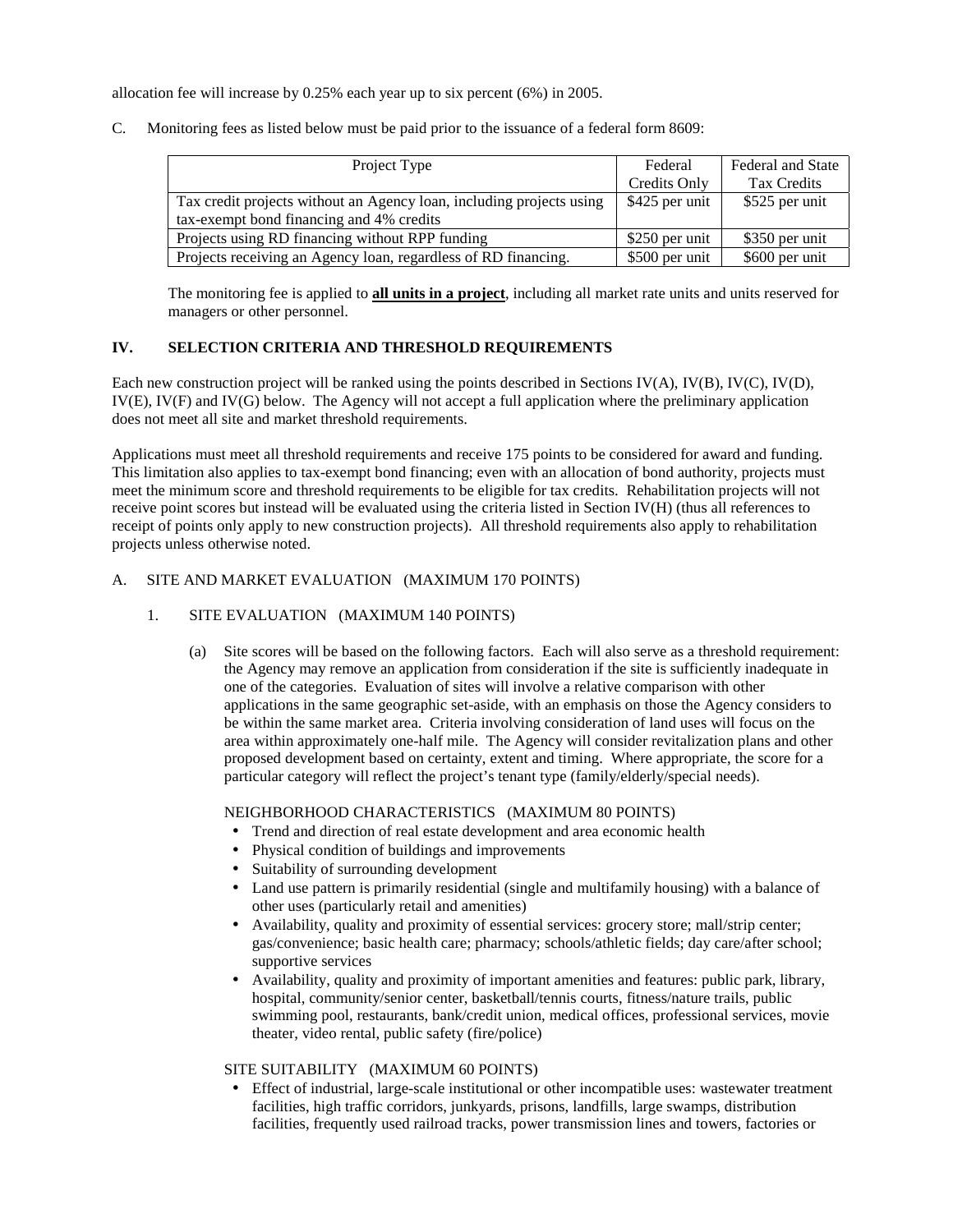similar operations, sources of excessive noise, and sites with environmental concerns (such as odors or pollution)

- Amount and character of vacant, undeveloped land
- Adequate traffic controls (stop light, turn lanes, ect.)
- Burden on public facilities (particularly roads)
- Access to mass transit (if applicable)
- Degree of on-site negative features and physical barriers that will impede project construction or adversely affect future tenants; for example: power transmission lines and towers, flood hazards, steep slopes, large boulders, ravines, year-round streams, wetlands, and other similar features (for adaptive re-use projects- suitability for residential use and difficulties posed by the building(s), such as limited parking, environmental problems or the need for excessive demolition)
- Similarity of scale and aesthetics/architecture between project and surroundings
- Concentration of affordable housing
- (b) General Site Requirements
	- Sites must be sized to accommodate the number and type of units proposed. Required zoning must be in place by the full application submission date, including any special use permits, traffic studies, conditional use permits and other land use requirements.
	- The applicant or a Principal must have site control by the preliminary application deadline, which may be evidenced by a valid option, contract or warranty deed.
	- Utilities (water, sewer and electricity) must be available with adequate capacity to serve the site. Sites should be accessed directly by existing paved, publicly maintained roads. If not, it will be the applicant's responsibility to extend utilities and roads to the site. In such cases, the applicant must explain and budget for such plans at the preliminary application stage, as well as document the applicant's right to perform such work through, for example, language in the real estate option/contract, separate contract or consent by the city or town.
	- Proposed construction must not be located within a 100-year floodplain. Proposed construction includes driveways, parking areas, playgrounds, community building/office, residential buildings, maintenance buildings, refuse collection areas, laundry rooms, mail collection areas, or any other permanent structure or fixture. The Agency may waive this restriction in certain counties in the East Region where viable alternatives do not exist and where sound measures to mitigate flood hazards are proposed.

#### 2. MARKET ANALYSIS (MAXIMUM 30 P0INTS)

- (a) The Agency will contract directly with market analysts to perform studies for new construction projects. Applicants will have a structured opportunity to interact with market analysts in order to make appropriate project design and targeting adjustments that best fit their markets.
- (b) A project will not receive tax credits or RPP funding if it is in the same market area as previously funded tax credit or RPP projects (including earlier phases of the same overall development) which have not reached stabilized occupancy or a recent history of high vacancy rates. The Agency may waive these limitations if the market study indicates a strong demand for all units involved. The Agency will limit the number of projects awarded in the same application round to those that it determines can be supported in the market.
- (c) Applications for new construction projects will be evaluated using four criteria, each of which will serve both as a threshold requirement and to determine points.
	- The project's required market share, or the percent of income qualified households seeking housing that the project would need to capture to achieve stabilized occupancy.
	- The number of months between project completion and either stabilized occupancy or qualification of the tax credit units (whichever is later).
	- The vacancy rate at comparable properties.
	- The project's affect on existing low-income housing tax credit properties.
- (d) The Agency is not bound by the conclusions or recommendations of the market analyst(s), and will use its discretion in evaluating the criteria listed in this Section. For rehabilitation and 100%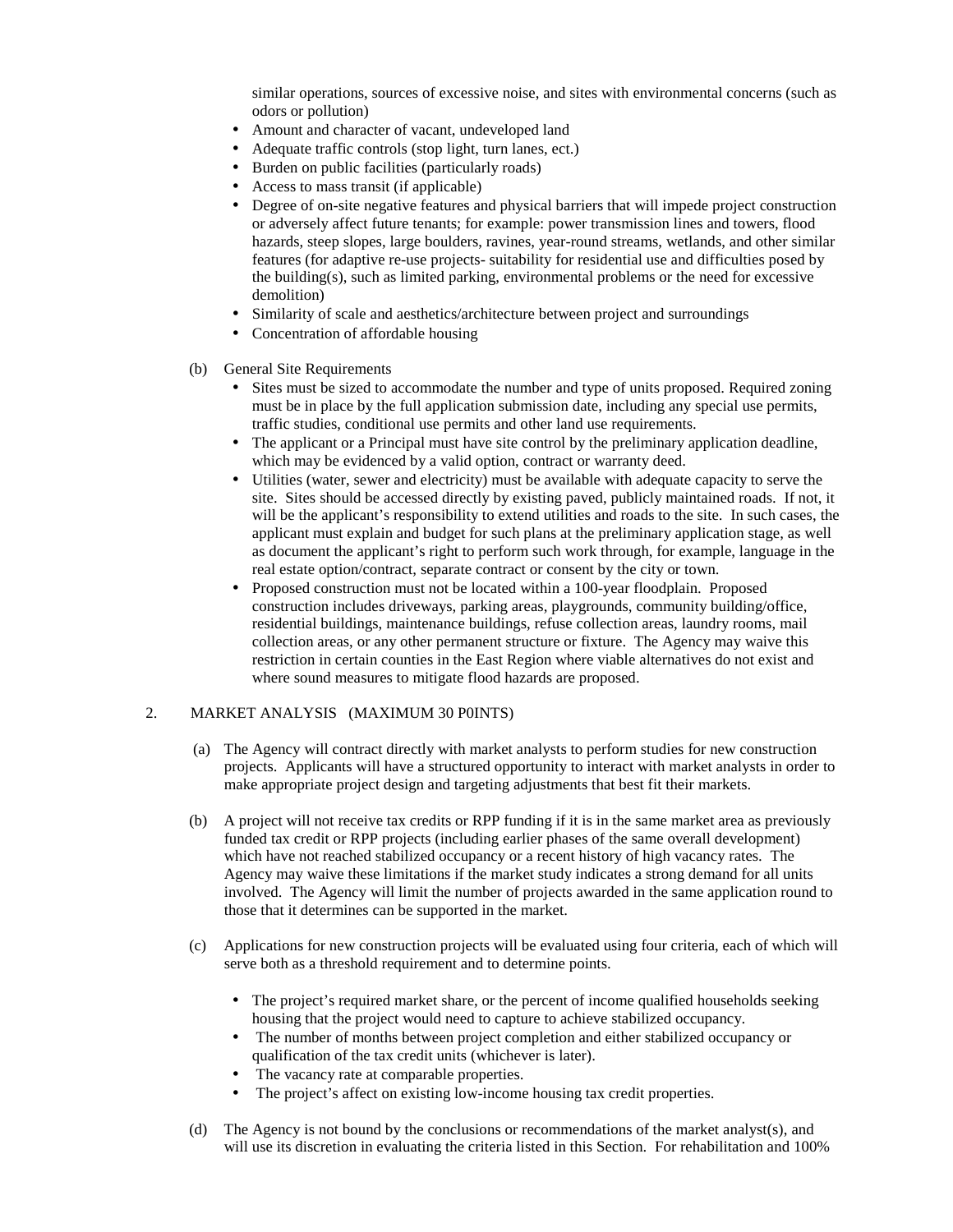special needs projects, the applicant must submit a market study that meets the requirements of Section  $42(m)(1)(A)(iii)$  of the Code prior to issuance of a carryover allocation (unless the Agency, in its discretion, requires an earlier submission date).

(e) Applications for 100% special needs housing that receive bonus points under Section IV(F)(4) also will be eligible to earn points under this section. The score will be based on the needs analysis component of the targeting plan as evaluated by DHHS. Any points would be determined during the full application review process.

#### B. RENT AFFORDABILITY (MAXIMUM 65 POINTS)

#### 1. FEDERAL RENTAL ASSISTANCE (MAXIMUM 20 POINTS)

- (a) A maximum of 20 points will be awarded for a firm commitment that provides federal projectbased rental subsidies for at least ninety-five percent (95%) of the tax credit units; committed federal subsidies of at least twenty percent (20%) but less than 95% will be awarded 10 points. To receive points for HUD Section 8 project-based rental subsidies, applicants must submit a letter from the issuing authority (i) supporting the proposed development, (ii) representing that it has the proposed number of certificates available to convert to project based assistance, (iii) committing it to request HUD approval for the conversion, (iv) setting forth a timetable for the advertisement and approval process, and (v) committing it to seek renewal of the subsidy contract for as long as possible subject to Congressional funding.
- (b) Applicants must include a written agreement between the owner and a public housing authority (PHA). The agreement must commit (i) the PHA to include the development in any listing of housing opportunities where households with tenant-based subsidies are welcome, and (ii) the project's management agent to actively seek referrals from the PHA to apply for units at the proposed development. If the PHA refuses to cooperate for any reason, an explanation must be submitted as well as a statement of commitment by the applicant to seek referrals from the PHA.

#### 2. MORTGAGE SUBSIDIES AND LEVERAGING (MAXIMUM 30 POINTS)

- (a) Only loans from established below-market, multifamily lenders will be considered; sources of mortgage subsidies include the following: Federal Home Loan Bank (FHLB) Affordable Housing Program (AHP), PHAs, local Community Development Block Grant (CDBG) funds (for on-site improvements only; includes Small Cites program), HUD Section 108, other local development funds and RD. Other sources of public funding may qualify **PROVIDED THEY ARE APPROVED IN WRITING IN ADVANCE** by the Agency. (Approval of a particular source in prior years does not meet this requirement.) In order to qualify, loans must be listed as a source in the application, have a term of at least 20 years and an interest rate less than or equal to two percent (2%).
- (b) Adjustments to the purchase price of the land by the seller, uncommitted RPP funds or other Agency loans, state credits and bond financing are not considered sources of mortgage subsidy.
- (c) Applications will be awarded five (5) points for having a commitment of at least \$100,000 in qualifying mortgage subsidy funds. Projects will earn a greater amount of points based on the total amount of funds per unit, as described below:

| Funds/Unit | Points | \$10,000 |  |
|------------|--------|----------|--|
| \$5,000    | IO     | \$11,000 |  |
| \$6,000    | 12     | \$12,000 |  |
| \$7,000    | 4      | \$13,000 |  |
| \$8,000    | 16     | \$14,000 |  |
|            |        | \$15,000 |  |

The calculation includes all units and amounts will not be rounded up. The funds-to-unit ratio initially approved by the lending source determines the score, unless a subsequent change results in fewer points. The amount of subsidy provided by a local government will be reduced by the amount that the project budget includes the following: any impact, tap or related fees charged by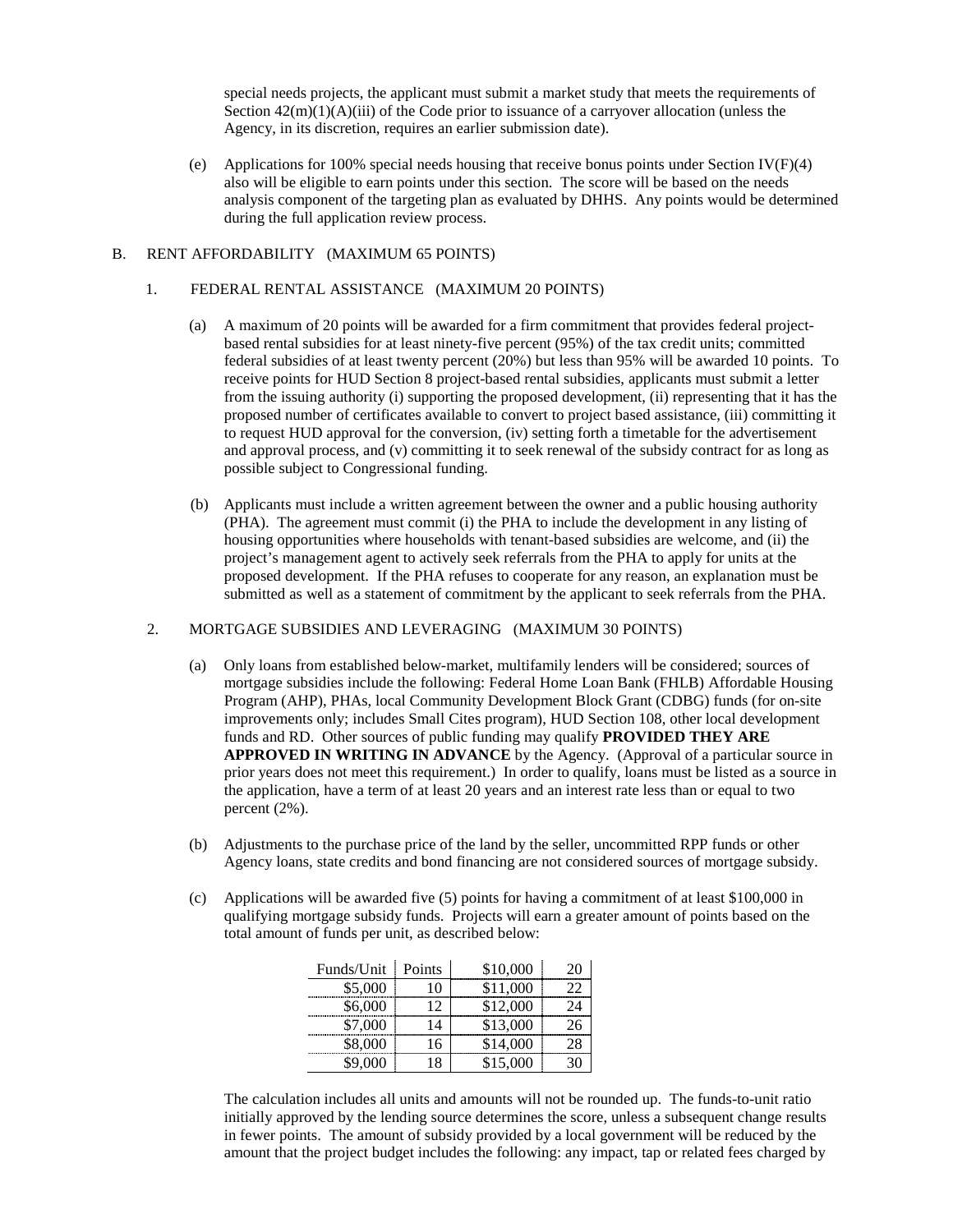that local government and/or the cost of land sold by that local government in excess of the market value determined under Section VI(A)(4). For example, a project involving the following:

- 48 tax credit units and 16 market rate units,
- a commitment of \$925,000 in qualifying funds, \$150,000 of which are from the city, and
- tap fees of \$100,000 charged by the same city to the project

will receive 24 points  $[(925,000 - 100,000) / 64 = $12,891$  per unit].

- (d) Projects funded entirely with equity and state tax credits (no grants or debt sources other than deferred developer fees) will be awarded 15 points. Any deferred fee must comply with Section  $VI(B)(5)$ .
- (e) In order to be eligible for points under this Section, applications for new construction tax exempt bond projects must meet one of the following requirements:
	- at least twenty percent (20%) of qualified units will be affordable to and occupied by households with incomes at or below fifty percent (50%) of county median income, or
	- at least ten percent (10%) of qualified units will be affordable to and occupied by households with incomes at or below forty (40%) of county median income.

### 3. TENANT RENT LEVELS (MAXIMUM 15 POINTS)

### (PROJECTS WILL BE MONITORED FOR RENT AND OCCUPANCY RESTRICTIONS FOR THE PERIOD INDICATED IN THE EXTENDED USE AGREEMENT.)

Applicants should understand that electing to meet the requirements of this Section will reduce the number of potential tenants for certain units, which may be reflected in the market score. The applicant may earn points under one of the following scenarios:

- (a) If the project is in a High Income county:
	- Ten  $(10)$  points will be awarded if at least twenty-five  $(25%)$  of qualified units will be affordable to and occupied by households with incomes at or below thirty (30%) of county median income.
	- Five (5) points will be awarded if at least fifty percent (50%) of qualified units will be affordable to and occupied by households with incomes at or below forty (40%) of county median income.
- (b) If the project is in a Moderate Income county:
	- Fifteen (15) points will be awarded if at least twenty-five (25%) of qualified units will be affordable to and occupied by households with incomes at or below 40% of county median income.
	- Ten  $(10)$  points will be awarded if at least fifty percent  $(50%)$  of qualified units will be affordable to and occupied by households with incomes at or below fifty percent (50%) of county median income.
- (c) If the project is in a Low Income county, fifteen (15) points will be awarded for projects in which at least forty (40%) of qualified units will be affordable to and occupied by households with incomes at or below fifty percent (50%) of county median income.
- (d) In order to be eligible for tax credits, applications for new construction tax exempt bond projects must meet one of the following requirements:
	- $\bullet$  at least ten percent (10%) of qualified units will be affordable to and occupied by households with incomes at or below fifty percent (50%) of county median income, or
	- at least five percent (5%) of qualified units will be affordable to and occupied by households with incomes at or below forty (40%) of county median income.

### 4. COMMITMENT TO EXTEND LOW-INCOME OCCUPANCY

Applicants must agree to record a 30-year Declaration of Land Use Restrictive Covenants for Low-Income Housing Tax Credits (Extended Use Agreement) stating that the owner will not apply for relief under Section  $42(h)(6)(E)(i)(II)$  of the Code.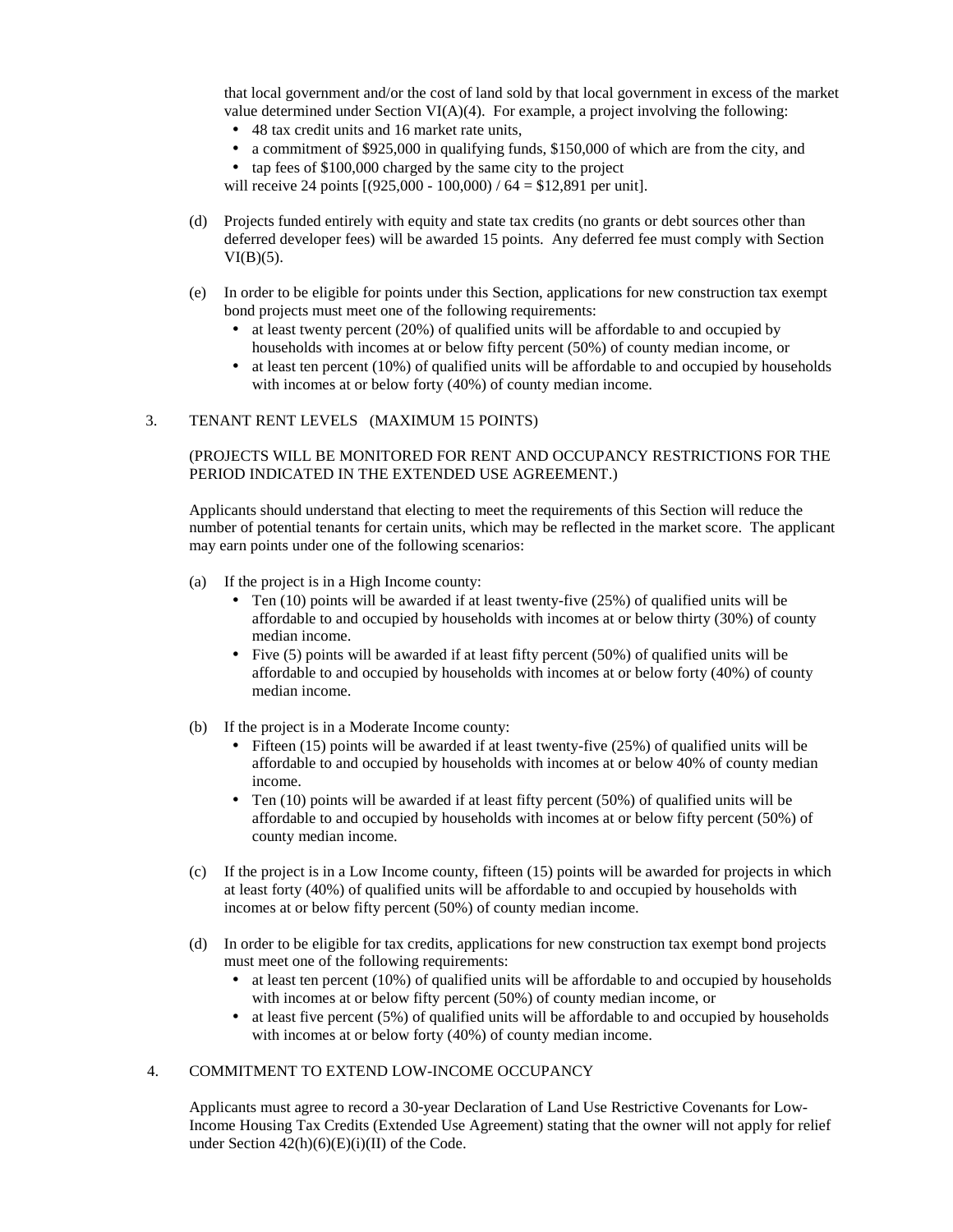# C. PROJECT DEVELOPMENT COSTS

The Agency will assess negative points to applications using either the following "per unit" or "per net square foot" standards (total project costs less land and reserves) outlined in **Chart A** below, whichever is less. The point structure in **Chart B** will apply to the following: 1) detached single family developments, 2) duplex developments with less than 25 units, 3) 100% special needs housing, 4) HOPE VI projects 5) unique downtown circumstances and 6) projects utilizing historic tax credits. RPP loan funds will be limited by HOME Per-Unit Subsidy Limits and HOME Per-Unit Cost Limits. Copies of all executed change orders must be submitted to the Agency.

The equity raised from historic preservation tax credits will be subtracted from the total development cost before this calculation is made. Water and sewer tap fees and impact fees will also be subtracted from total development cost for this calculation provided that the applicant has included documentation from the local government verifying the amount of fees required.

| CHART A   |    |                 |          |  |  |
|-----------|----|-----------------|----------|--|--|
| Per Unit  | OR | Per Net Sq. Ft. | Points   |  |  |
| \$74,000  |    | \$74            | $(-2)$   |  |  |
| \$77,000  |    | \$77            | $(-4)$   |  |  |
| \$80,000  |    | \$80            | $(-6)$   |  |  |
| \$83,000  |    | \$83            | $(-8)$   |  |  |
| \$86,000  |    | \$86            | $(-10)$  |  |  |
| \$89,000  |    | \$89            | $(-15)$  |  |  |
| \$92,000  |    | \$92            | $(-20)$  |  |  |
| \$95,000  |    | \$95            | $(-30)$  |  |  |
| \$98,000  |    | \$98            | $(-40)$  |  |  |
| \$101,000 |    | \$101           | $(-50)$  |  |  |
| \$104,000 |    | \$104           | $(-60)$  |  |  |
| \$107,000 |    | \$107           | $(-70)$  |  |  |
| \$110,000 |    | \$110           | $(-80)$  |  |  |
| \$113,000 |    | \$113           | $(-90)$  |  |  |
| \$116,000 |    | \$116           | $(-100)$ |  |  |

| <b>CHART A</b> |           |                 | <b>CHART B</b> |           |  |                    |         |
|----------------|-----------|-----------------|----------------|-----------|--|--------------------|---------|
| Per Unit       | <b>OR</b> | Per Net Sq. Ft. | Points         | Per Unit  |  | OR Per Net Sq. Ft. | Points  |
| \$74,000       |           | \$74            | $(-2)$         | \$87,000  |  | \$87               | $(-2)$  |
| \$77,000       |           | \$77            | $(-4)$         | \$90,000  |  | \$90               | $(-4)$  |
| \$80,000       |           | \$80            | $(-6)$         | \$93,000  |  | \$93               | $(-6)$  |
| \$83,000       |           | \$83            | $(-8)$         | \$96,000  |  | \$96               | $(-8)$  |
| \$86,000       |           | \$86            | $(-10)$        | \$99,000  |  | \$99               | $(-10)$ |
| \$89,000       |           | \$89            | $(-15)$        | \$102,000 |  | \$102              | $(-15)$ |
| \$92,000       |           | \$92            | $(-20)$        | \$105,000 |  | \$105              | $(-20)$ |
| \$95,000       |           | \$95            | $(-30)$        | \$108,000 |  | \$108              | $(-30)$ |
| \$98,000       |           | \$98            | $(-40)$        | \$111,000 |  | \$111              | $(-40)$ |
| \$101,000      |           | \$101           | $(-50)$        | \$114,000 |  | \$114              | $(-50)$ |
| \$104,000      |           | \$104           | $(-60)$        | \$117,000 |  | \$117              | $(-60)$ |
| \$107,000      |           | \$107           | $(-70)$        | \$120,000 |  | \$120              | $(-70)$ |
| \$110,000      |           | \$110           | (.80)          | \$123,000 |  | \$123              | $(-80)$ |
| \$113,000      |           | \$113           | $(-90)$        | \$126,000 |  | \$126              | $(-90)$ |
| \$116,000      |           | \$116           | $(-100)$       | \$129,000 |  | \$129              | (.100)  |

To receive an RPP loan, projects 1) must have costs per unit of less than \$90,000 and 2) must not request RPP loan funds in excess of the following amounts per unit: \$15,000 in High Income counties; \$20,000 in Moderate Income counties; \$25,000 in Low Income counties. The latter restriction does not apply to projects with funds committed by RD prior to October 1, 2003.

#### D. CAPABILITY OF THE PROJECT TEAM

#### 1. DEVELOPMENT EXPERIENCE

- (a) At least one Principal must have successfully developed, operated and maintained in compliance one North Carolina low-income housing tax credit development that was placed in service between December 1, 1996 and January 1, 2003. (The Agency may waive this requirement for applicants with adequate experience in the North Carolina tax credit program.) Such Principal must become a general partner or managing member of the ownership entity and remain responsible for overseeing the development and operation of the project for a period of two (2) years after placed in service. This requirement will not apply to HOPE VI developments. The Agency will determine what qualifies as successful and who can be considered as involved in a particular project.
- (b) All owners and Principals **must** disclose all previous participation in the low-income housing tax credit program. Additionally, all owners and Principals that have participated in an out of state tax credit allocation must complete the Authorization for Release of Information form and send it to each state identified.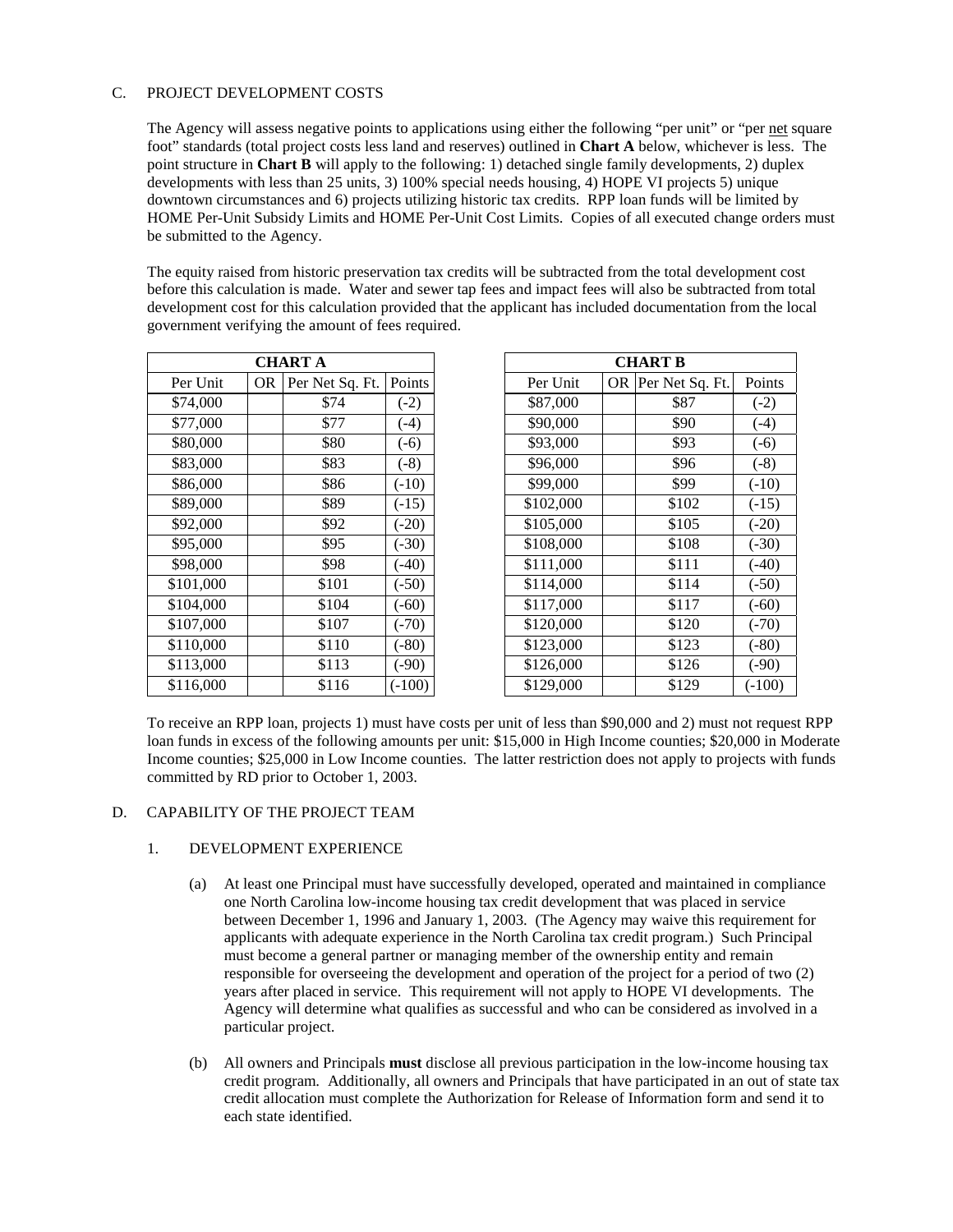- (c) The Agency will require executed agreements that clearly specify division of duties, rights, and obligations, including compensation, among owners and Principals in a project.
- (d) The Agency reserves the right to determine that a particular development team does not meet the threshold requirement of this Section due to differences between its prior work and the proposed project. Particularly important in this evaluation is the type of subsidy program used in the previous experience (such as tax-exempt bonds, RD).

### 2. MANAGEMENT EXPERIENCE

The management agent must have at least a) one similar tax credit project in their current portfolio and b) one staff person serving in a supervisory capacity with regard to the project who has been certified as a tax credit compliance specialist. Such certification must be from an organization accepted by the Agency (such as HCCP). None of the persons or entities serving as management agent may have in their portfolio a project with material or uncorrected non-compliance beyond the cure period. The management agent listed on the application must be retained by the ownership entity for at least two (2) years after project completion, unless the agent is guilty of specific nonperformance of duties.

### 3. PROJECT TEAM NEGATIVE ASSESSMENTS AND RESTRICTIONS

The Agency may disqualify any owner, Principal or management agent that has been debarred or received a limited denial of participation in the past 10 years by any federal or state agency from participating in any Agency multifamily development program.

The Agency may disqualify any project with an owner, Principal or management agent who is found to be directly or indirectly responsible for any other projects in which there is uncorrected noncompliance more than six months from the date of notification by the Agency.

- (a) Up to negative forty (-40) points may be assessed against a project with an owner, Principal or management agent who within the past ten years has been in a bankruptcy, an adverse fair housing settlement, an adverse civil rights settlement, or an adverse federal or state government proceeding and settlement.
- (b) Up to negative forty (-40) points may be assessed against a project with an owner or Principal who has been in a mortgage default or arrearage of three months or more within the last five years on an FHA-insured project, an RD funded rental project, a tax-exempt bond funded mortgage, a tax credit project or any other publicly subsidized project. Resolution of all outstanding Agency concerns regarding the default or arrearage may be considered in assessing negative points.
- (c) Up to negative forty (-40) points may be assessed against a project with an owner Principal or management agent who has been involved within the past ten years in a project which previously received an allocation of tax credits but failed to meet standards or requirements of the tax credit allocation and/or failed to fulfill one of the representations contained in an application for tax credits. This includes returning an allocation of tax credits to the Agency after the carryover agreement has been signed.
- (d) Up to negative forty (-40) points may be assessed against a project where the management agent is found to be directly or indirectly responsible for any other project in which there is uncorrected noncompliance more than three months from the date of notification by the Agency or any other state allocating agency.

#### E. UNIT CREATION AND PROJECT SIZE

- 1. Applications must either create new affordable units or rehabilitate existing units. No more than twenty percent (20%) of the units in a new construction 9% credit project may be market-rate (meaning not subject to tax credit restrictions).
- 2. New construction 9% credits: Twenty (-20) points will be subtracted from any project with more than 80 units but less than 101 units. Forty (-40) points will be subtracted from any project with 101 or more units.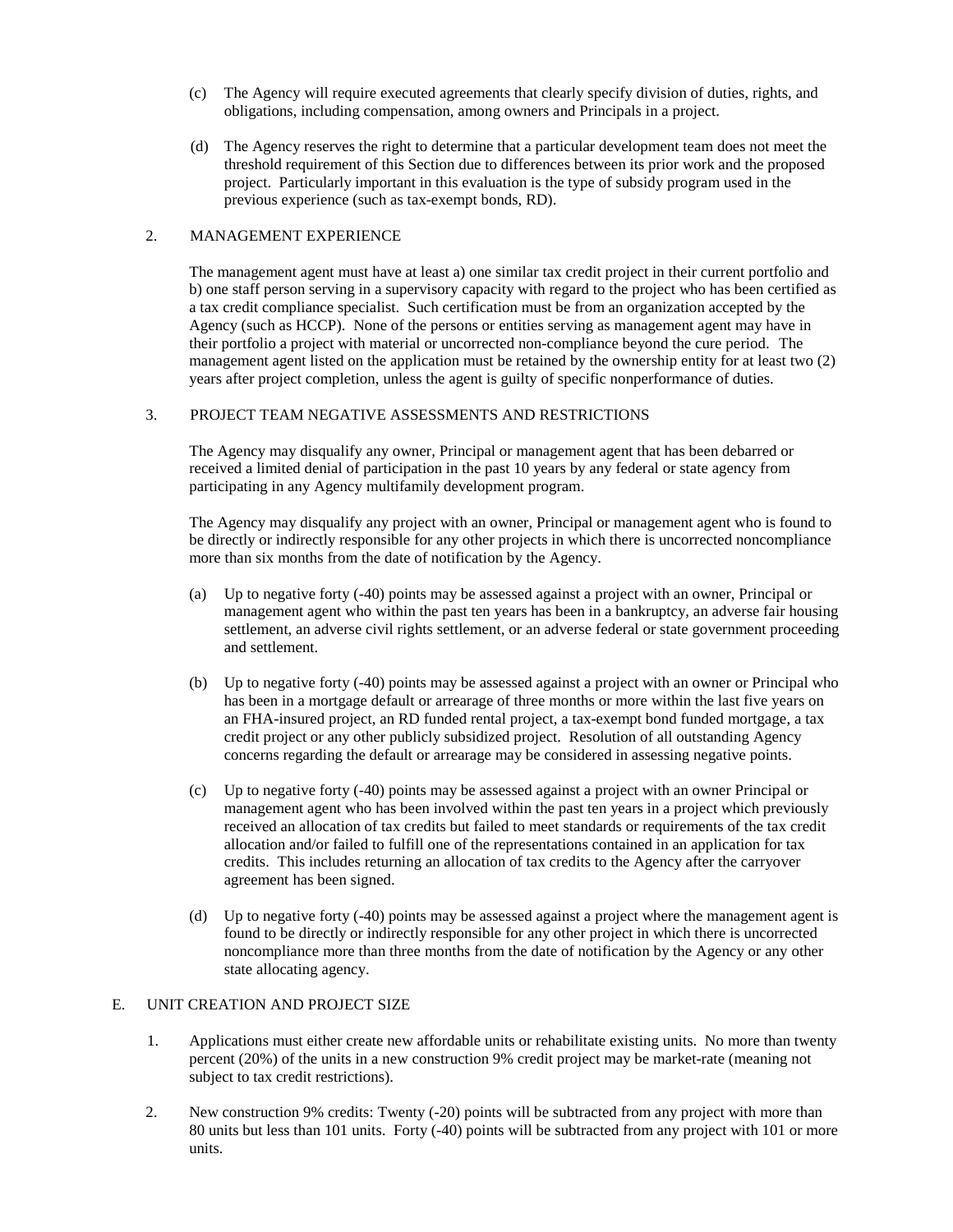3. New construction bond financed: Twenty (-20) points will be subtracted from any project with more than 120 units but less than 151 units. Forty (-40) points will be subtracted from any project with 151 or more units.

The Agency reserves the right to waive the penalties and limitations in this Section for proposals that reduce low-income and minority concentration.

### F. BONUS POINTS AND TIEBREAKERS (MAXIMUM 50 POINTS)

- 1. Fifteen (15) points will be awarded to projects that have an obligation of funds from the U.S. Department of Agriculture, Rural Development (RD). Ten (10) points will be awarded to projects that have an obligation of funds under either the U.S. Department of Housing and Urban Development (HUD) 202 or 811 programs, including project based rental assistance appropriate for the project.
- 2. Ten (10) points will be awarded to projects that are (a) located within a Qualified Census Tract and can demonstrate that they contribute to a Community Revitalization Plan according to the parties responsible for the plan; and/or (b) involve the use of existing housing (that is not necessarily located within a Qualified Census Tract), the improvement of which has been designated as part of the Community Revitalization Plan. In both cases, the project site must be clearly within the geographic confines of the Community Revitalization Plan. The plan also must clearly indicate that revitalization activities are underway or will take place in the neighborhood surrounding the proposed project (a onehalf mile radius surrounding the site) no more than two years from the time the project would be funded.
- 3. Five (5) points will be awarded to projects designed to increase the stock of housing accessible to those with mobility impairments. To receive bonus points, five percent (5%) of all project units must:
	- (a) be fully accessible according to the standards set forth in Volume 1-C (1999) of the North Carolina State Building Code, (Chapter 30, Multi-Family Dwellings),
	- (b) have at least one bathroom with a toilet located in a five foot by five foot clear floor space (may overlap with the five foot turning diameter described in Chapter 30), with no overlapping elements or fixtures; the toilet must be positioned in a corner with the centerline of the toilet bowl 18 inches from the sidewall, and
	- (c) have at least one bathroom with a 36 inch by 60 inch (minimum size) curbless, roll-in shower. Such showers must also meet the requirements for accessible controls as required by Volume 1-C.

At least one unit in each class of fully accessible units must meet the above requirements. Unit classes are measured by the number of bedrooms, pursuant to Volume 1-C (1999) of the North Carolina State Building Code (Chapter 30, Section 30.3.2.) These units are in addition to mobility impaired units required by federal and state law (including building codes). The application also must include a letter describing the need for such units from a local agency or non-profit that works with mobility impaired populations.

4. Twenty (20) points will be awarded to projects targeting the greater of five (5) units or ten percent (10%) of the total units to persons with disabilities or homeless populations. Projects that are targeting units under this Section are not required to provide onsite supportive services or a service coordinator. To receive bonus points, the application must demonstrate a partnership with a local lead agency and submit a Targeting Plan for review and certification by the N.C. Department of Health and Human Services (DHHS).

At a minimum, Targeting Plans must include:

- (a) A local housing needs assessment for the targeted population developed in partnership with the local lead agency.
- (b) A description of how the development will meet the needs of the targeted tenants including how the units will be made affordable to persons with extremely low incomes, unit size, access to supportive services, transportation, proximity to community amenities, etc.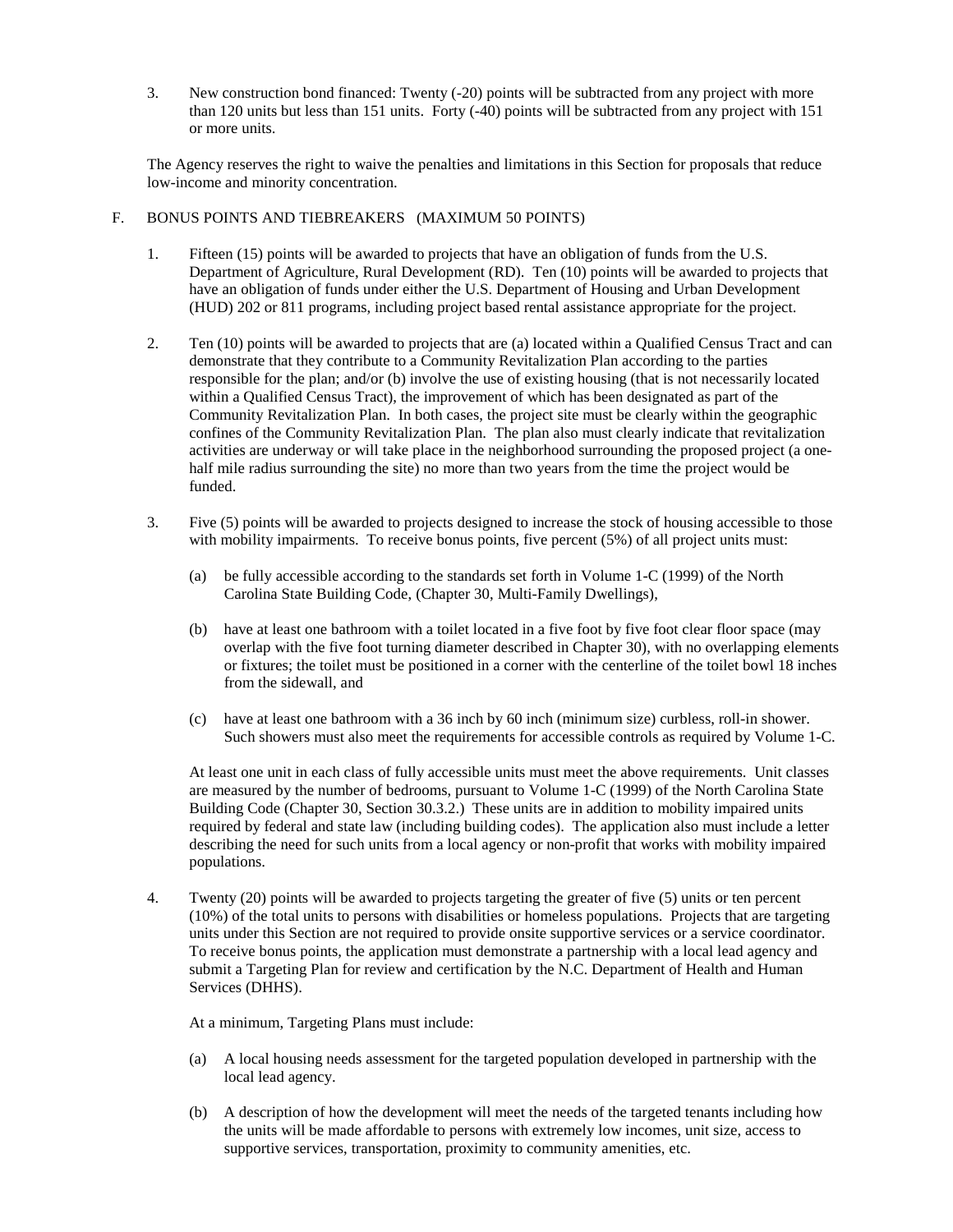- (c) A description of the experience of the local lead agency, their capacity to assure access to supportive services, and to maintain the relationship with the relevant tenants for the duration of the compliance period.
- (d) A Memorandum of Understanding (MOU) between the developer(s), management agent and the lead local agency. The MOU will include a description of the tenant referral process and how the local lead agency will remain linked to the project for the entire compliance period.
- (e) Certification that participation in supportive services will not be a condition of tenancy (not required for projects where all of the units are providing transitional housing for the homeless).
- (f) Agreement that for a period of ninety days after the initial rent-up period begins, establishing a preferential leasing opportunity for the number of units specified in the application for persons with disabilities.
- (g) Agreement to maintain a separate waiting list for persons with disabilities and prioritizing these individuals for any units that may become vacant after the initial rent-up period, based upon the minimum number of units specified in your application.
- (h) Agreement to affirmatively market to persons with disabilities.
- (i) Agreement to include a section on reasonable accommodation in property management's application for tenancy.
- (j) Agreement to accept Section 8 vouchers or certificates (or other rental assistance) as allowable income as part of property management income requirement guidelines for eligible tenants and not require total income beyond that which is reasonably available to persons with disabilities currently receiving SSI and SSD benefits.

All materials required under this Section must be submitted to DHHS by the full application due date. A detailed description of the elements to be addressed in the Targeting Plan is included in **Appendix D**.

- 5. Tiebreaker Criteria: The following will be used to award credits in the event that the final scores of more than one project are identical.
	- (a) First Tiebreaker The project requesting the least amount of federal tax credits per unit based on the Agency's equity needs analysis.
	- (b) Second Tiebreaker Tenants with Children: Projects that can serve tenant populations with children. Developments will qualify for this designation if at least twenty-five (25%) of the units are three or four bedrooms. This tiebreaker will only apply where the market study shows a clear demand' for this population (as determined by the Agency).
	- (c) Third Tiebreaker Tenant Ownership: Projects that are intended for eventual tenant ownership. Such developments must utilize a detached single family site plan and building design and have a business plan describing how the project will convert to tenant ownership at the end of the 30-year compliance period.

In the event that a tie remains after considering the above tiebreakers, the project requesting the least amount of federal tax credits will be awarded the credits.

### G. DESIGN STANDARDS (MAXIMUM 80 POINTS)

All proposed measures must be shown on the plans or in specifications in the application in order to receive points.

A maximum of 80 points will be awarded for new construction projects based on evaluation of the site plan design and layout, building and floor plan design and construction characteristics as they relate to the development cost per unit. Design standards are found in **Appendix B** and must be used for all projects receiving low-income housing tax credits and/or RPP funding or points may be deducted for non-compliance.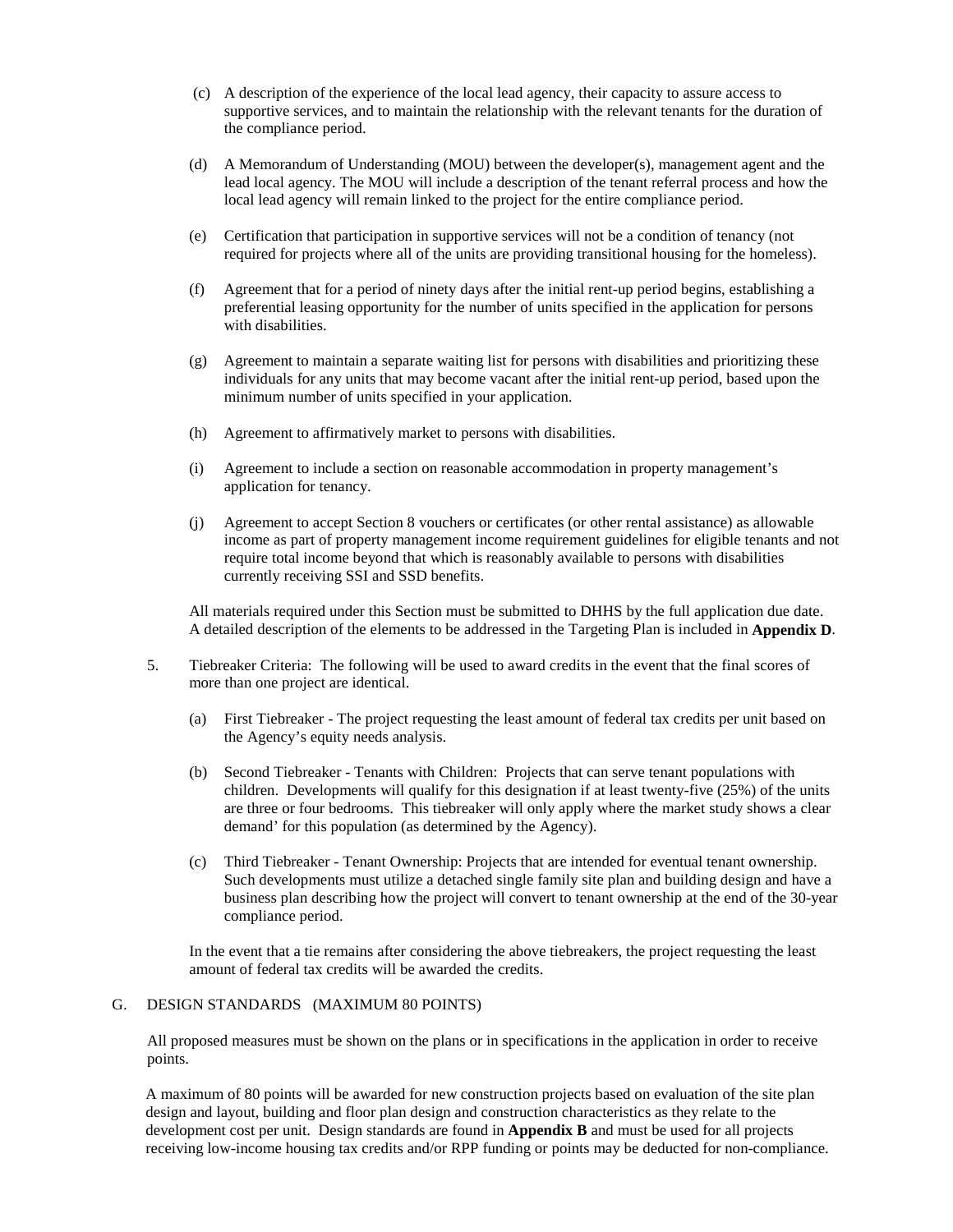- 1. Site plan considerations: A maximum of 15 points will be given for projects which
	- Propose an attractive, scattered building layout focusing on visual appeal and privacy;
	- Propose site amenities, including playgrounds, gazebos, garden spots, walking trails, picnic areas, ball fields, basketball/tennis courts and exercise rooms, have natural areas with trees between buildings (for new construction); create accessible walks linking buildings to each other, to common areas and to parking; have large open spaces for recreational activities, have a welldesigned entry to the site with attractive signage, lighting and landscaping.

In order to receive points, the items listed above must be clearly indicated on the site drawings.

- 2. Building and floor plan design: A maximum of 45 points will be given for projects which
	- Propose creative and versatile architectural designs. Examples of exterior building designs include broken roof lines, front gables, dormers or front extended facades, wide banding and vertical and horizontal siding applications, some brick veneer, front porches and attractive deck rail patterns.
	- Propose open, flowing floor plans. Examples include spacious kitchens, bathrooms, living rooms and dining rooms, dwelling units that exceed minimum square footages, bedrooms that exceed minimum square footages, bathrooms that are large with vanities and open floor spaces, kitchens that provides an abundance of counter top working space and cabinets, availability of storage space other than bedroom closets, and the adequacy of closet space, including large walk-in closets.
- 3. Construction characteristics: A maximum of 20 points will be given to projects which
	- Propose low maintenance, high durability, energy efficient products, and quality components. Examples include: High-grade vinyl or VC tile in kitchens, bathrooms, entryways, and laundry areas.
	- Propose energy efficient components that exceed Agency and/or building code minimum standards.
	- Propose measures to provide good attic and roof ventilation, use vinyl or aluminum windows and steel insulated exterior doors.
	- Propose to use quality exterior siding, such as vinyl, hardiplank, or brick veneer and have prefinished aluminum exterior trim, including fascia, soffit, and porch posts.
- 4. Completion of previously approved projects: Negative points will be assessed for projects with owners, or Principals of prior project(s) that were not built in accordance with the plans and specifications on which such prior project(s') Design Standards score was based, if deviation from such plans and specifications results in conditions that would justify a reduction in that prior project(s') original Design Standards score $(s)$ . The number of negative points assessed to the project in the current year will be equal to the cumulative number of points by which each such prior project's original Design Standards score would have been so reduced to reflect the deviation, adjusted to reflect any change in the scale of the Design Standards scoring. For example, if the reduction in the prior project's Design Standards score as a result of the deviation from its plans and specifications is determined to be 10 points based on a scale of 50 maximum Design Standards points at the time such prior project was awarded credits, if there is a current scale of 100 maximum Design Standards points, the negative points assessed to the current project based on that prior project's deviation from its plans and specifications would be 20 points. Design and construction changes approved in writing by the Agency will not result in any negative points assessed under this Section.

# H. CRITERIA FOR SELECTION OF REHABILITATION PROJECTS

In order to be eligible for funding, a project must a) have committed mortgage subsidies from a local government in excess of \$5,000 per unit or federal project-based rental assistance, b) have been placed in service on or before December 31, 1984 and c) require rehabilitation expenses in excess of \$15,000 per unit (as supported by a physical needs assessment approved by the Agency). The assessment must be performed by a licensed architect or engineer and involve the physical inspection of the site, amenities, dwelling units and any common areas. Rehabilitation expenses include hard construction costs directly attributable to the project, excluding costs for a new community building, as calculated using lines 2 through 7 (less line 6) in the Project Development Cost Description.

The Agency will evaluate applications based on the following ten criteria, which are listed in order of importance. Each will serve both to determine allocations and as a threshold requirement; the Agency may remove an application from consideration if the proposal is sufficiently inadequate in any of the categories.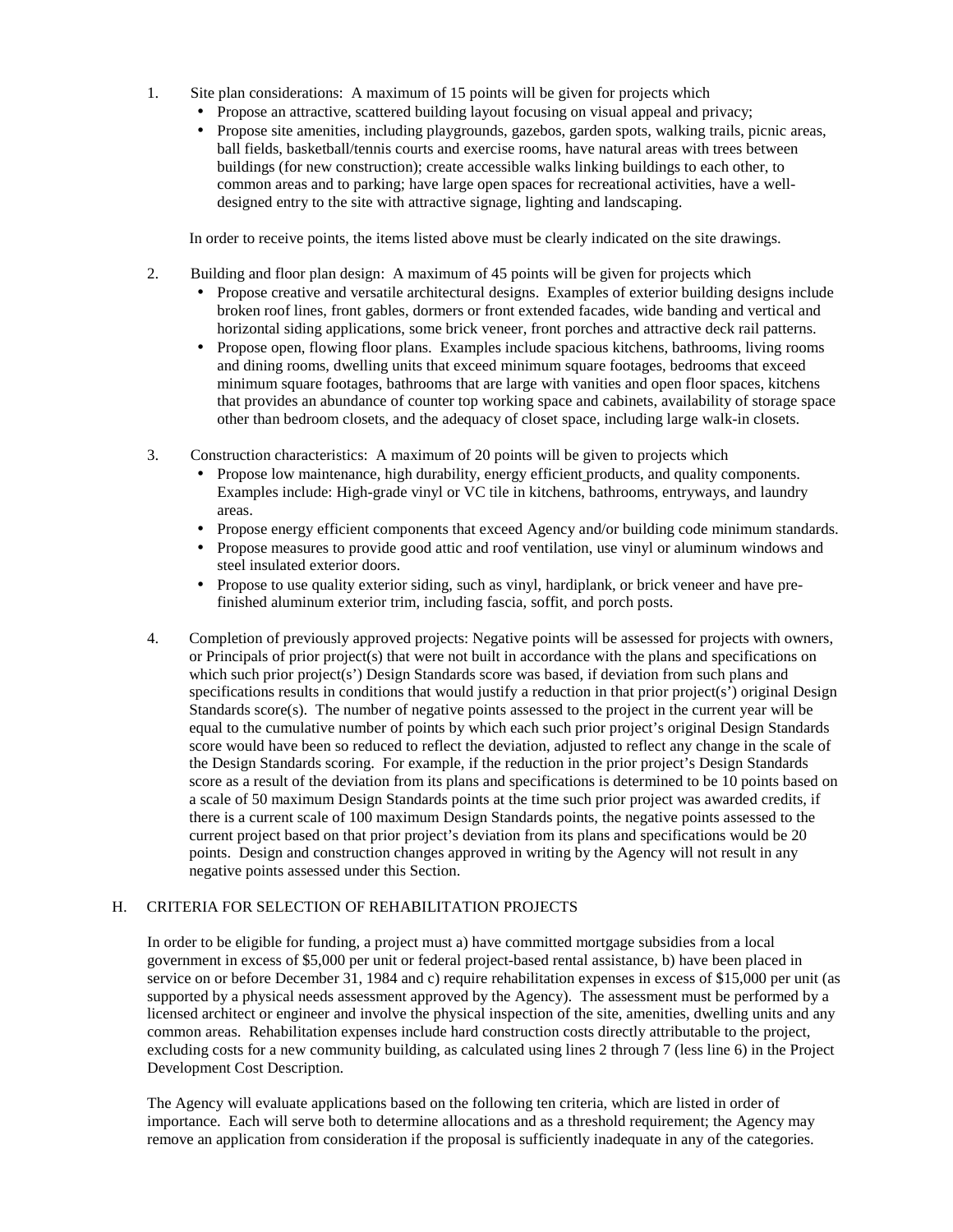- 1. The Agency will give the highest priority to applications proposing to rehabilitate the state's most distressed existing housing. However, buildings that are deteriorated to the point of requiring demolition will not be eligible for credits under this Section.
- 2. The Agency will give priority to applications that propose a scope of work appropriate to the building(s), as reflected in the Physical Needs Assessment. (Proposals should not involve unnecessary work.) Specifically, proposals should involve the following:
	- Making "common areas" handicap accessible, creating or improving sidewalks, installing new roof shingles, adding gutters, sealing brick veneers, applying exterior paint, and resurfacing or re-paving parking areas.
	- Improving site and exterior dwelling lighting, landscaping/fencing, and installing high-quality vinyl or hardiplank siding.
	- Adding gables, porches, dormers or roof sheds.
	- Use energy-efficient related products to replace inferior ones, including insulated windows and doors, and adding additional insulation.
	- Improving heating and cooling units, plumbing fixtures, water heaters, toilets, sinks, faucets and tub/shower units.
	- Improving quality of interior conditions and fixtures, including carpet, vinyl, interior doors, painting, drywall repairs, cabinets, appliances, light fixtures and mini-blinds.
	- Where possible, upgrading bathrooms pursuant to Section IV( $F$ )(3).
- 3. Applications will have a reduced likelihood of being awarded credits to the extent that the purpose is to subsidize an ownership transfer.
- 4. Shortcomings in the above three criteria will be mitigated to the extent that a tax credit allocation is necessary to prevent a) conversion of units to market rate rents or b) loss of government resources (including past, present and future investments).
- 5. The Agency will give priority to applications that have certified Targeting Plans under Section IV(F)(4) and/or mortgage subsidy resources committed as part of the application.
- 6. Applications will have priority to the extent that the rehabilitation improvements are a part of a community revitalization plan and/or will benefit the surrounding community. However, projects in severely distressed areas will have a reduced likelihood of being awarded credits.
- 7. Applications will have a reduced likelihood of being awarded credits based on the number of tenants that would be permanently relocated (including market-rate).
- 8. The Agency will give preference to applications based on the quality of and degree of effort proposed in the temporary and permanent relocation plans.
- 9. While allocation of rehabilitation tax credits is not subject to any regional set-aside, the Agency will consider the geographic distribution of this resource and will attempt to avoid a concentration of awards in any one area of the state.

Projects that are feasible using tax exempt bonds (as determined by the Agency) or involve total development costs in excess of \$5 million or \$100,000 per unit will not be eligible for an award of 9% credits.

# I. PRIORITY FOR ALLOCATION OF BOND CAP

Applicants proposing to use tax-exempt bonds with 4% tax credits must meet all of the requirements of the Plan and **Appendix G** (incorporated herein by reference) to claim such credits. The Committee will allocate the multifamily portion state's tax-exempt bond authority in the following order of priority:

- 1. Projects that serve as a component of an overall HOPE VI revitalization effort.
- 2. Rehabilitation projects.
- 3. Adaptive re-use projects.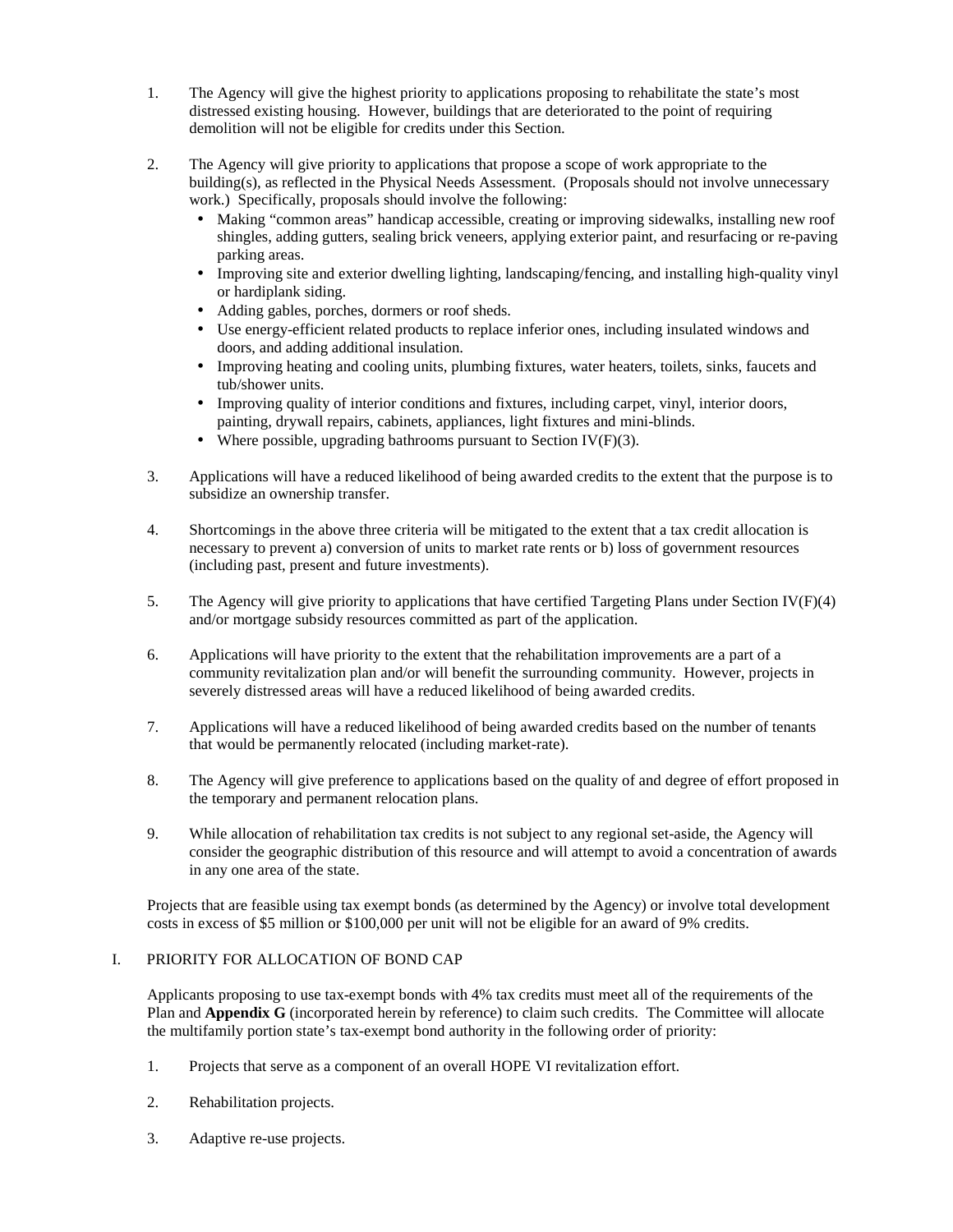4. Other new construction projects.

Applications will only be allocated bond authority if there is enough remaining after awarding all eligible applications in higher priority levels. Within each category, allocation priority will be based on the relevant scoring and threshold requirements of Section IV.

# **V. APPLICATION PROCEDURES AND REQUIREMENTS**

# A. GENERAL

- 1. The Agency may require applicants to submit any information, letter or representation relating to Plan requirements or point scoring as part of the application process. Unless otherwise noted, the Agency may elect to not consider information submitted after the relevant deadline.
- 2. Any misrepresentation, false information or omission in any application document may result in disqualification of that application and any other involving the same owner(s), Principal(s), consultant(s) and/or application preparer(s). Any misrepresentation, false information or omission in the application document may result in a revocation of a credit allocation.
- 3. The Agency may elect to treat applications involving more than one site or population type (family/elderly) as separate for purposes of the Agency's preliminary application process. Each application would require a separate initial application fee. Projects may be considered one application in the full application submission if all sites are secured by one permanent mortgage and are not intended for separation and sale after receipt of the tax credit allocation.
- 4. Applications, correspondence and supporting materials may be submitted to the Agency as follows:

| Deliver to:                           | Mail to:                              |
|---------------------------------------|---------------------------------------|
| North Carolina Housing Finance Agency | North Carolina Housing Finance Agency |
| Rental Investment                     | Rental Investment                     |
| 3508 Bush Street                      | P.O. Box 28066                        |
| Raleigh, NC 27609                     | Raleigh, NC 27611-8066                |

- 5. The Agency will notify the appropriate unit of government about the project after submission of the preliminary application. The Agency reserves the right to reject applications opposed in writing by the chief elected official (supported by the council or board), but is not obligated to do so.
- 6. Applicants may be assessed a \$500 fee for each instance of failure to comply with a written requirement of the tax credit application process (whether or not such requirement is in the Plan).

# B. APPLICATION PROCESS

- 1. The Agency will send site score information to each applicant (upon request) after publication of the preliminary scores. The market analyst will send studies to the Agency and applicant.
- 2. Applicants may request a factual review of their project's preliminary site score. Review requests (and any supporting materials) must be submitted to the Agency and include a processing fee of \$500. The review will be limited to errors of fact, not of analysis.
- 3. The market score will not be subject to review or appeal. However, applicants will have an opportunity to revise their project (unit mix, targeting) based on the market analyst's recommendations; such revisions may increase the market score. Any revisions must be submitted in writing to both the market analyst and to the Agency.
- 4. Applicants for rehabilitation projects will receive a preliminary evaluation and recommendations from the Agency.
- 5. The deadlines for this Section are listed in Section III(A).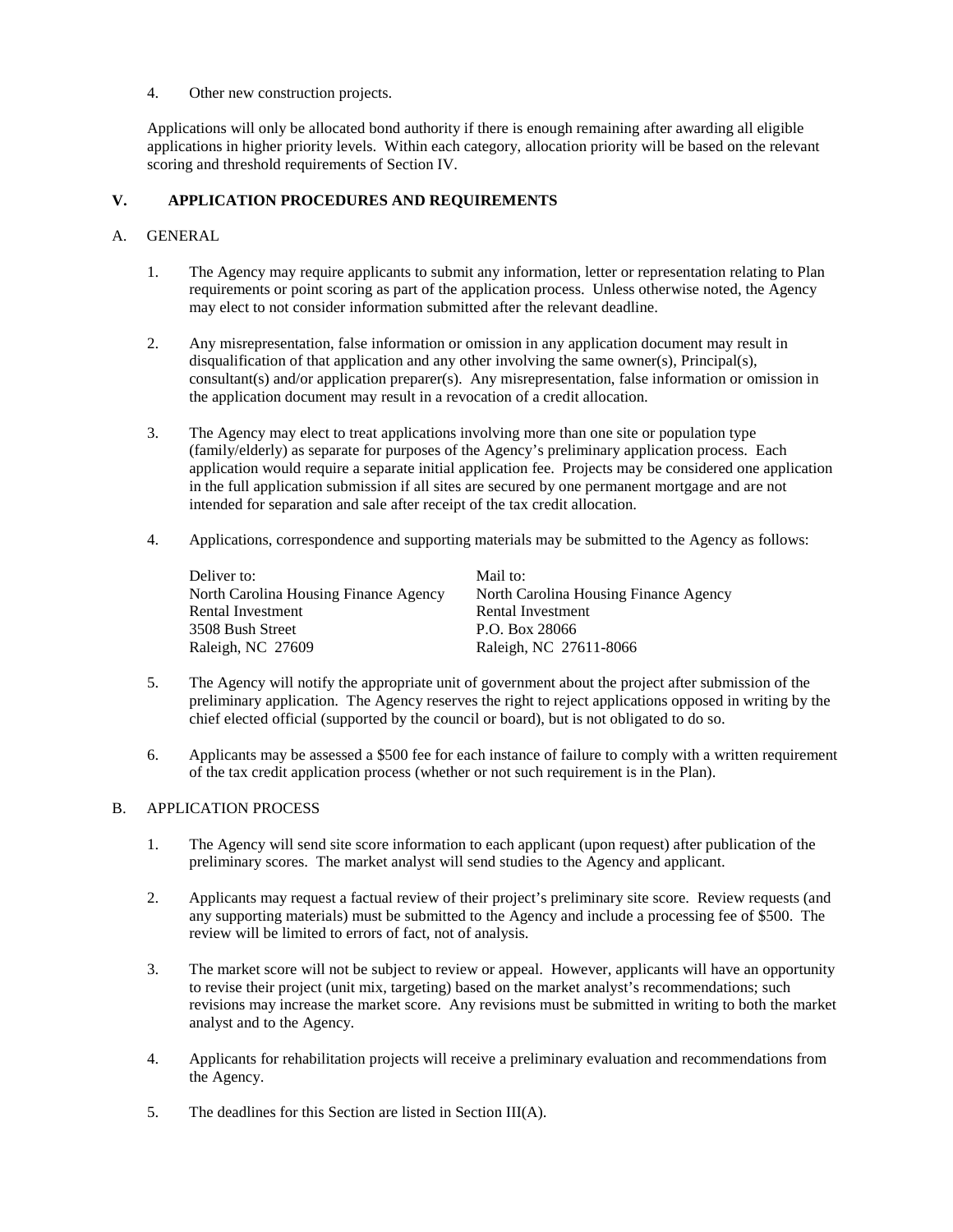# **VI. GENERAL REQUIREMENTS**

### A. GENERAL THRESHOLD REQUIREMENTS FOR PROJECT PROPOSALS

- 1. Projects with Historic Tax Credits: Buildings either must be on the National Register of Historic Places or approved for the State Housing Preservation Office's study list at the time of the full application. Evidence of meeting this requirement should be provided.
- 2. Nonprofit Set-Aside:

For purposes of being considered as a nonprofit sponsored application under Section II(C), each nonprofit entity involved in a project must: (a) be qualified under Section  $501(c)(3)$  or (4) of the Code, (b) be domesticated in North Carolina for at least 12 months prior to submitting an application, (c) have local community involvement on the board of directors, (d) materially participate (or a qualified corporation must materially participate), as defined under federal law, in the acquisition, development, ownership, and ongoing operation of the property for the entire compliance period, (e) have as one of its exempt purposes the fostering of low-income housing (f) own (or its qualified corporation own), directly or indirectly, an equity interest in the applicant, (g) be (or its qualified corporation be) a managing member or general partner of the applicant, and (h) must submit a narrative statement, certified by a resolution of the nonprofit's Board of Directors, with the full application describing the nonprofit's plan for material participation during the development of the project and compliance period.

The Agency reserves the right to make a determination that the nonprofit owner is not affiliated with or controlled by a for-profit entity or entities other than a qualified corporation. There can be no identity of interest between any nonprofit owner and for-profit entity, other than a qualified corporation.

- 3. Environmental Hazards: All projects involving use of existing structures must submit a hazardous material report which provides the results of testing for asbestos containing materials, lead based paint, Polychlorinated Biphenyls (PCBs), underground storage tanks, petroleum bulk storage tanks, Chlorofluorocarbons (CFCs), and other hazardous materials. The testing must be performed by professionals licensed to do hazardous materials testing. A report written by an architect or building contractor or developer will not suffice. A plan and projected costs for removal of hazardous materials must also be included.
- 4. Appraisals: The Agency will not allow the project budget to include more for land costs than its appraised market value. Any project budgeting more than \$5,000 per acre toward land costs must submit with the full application a real estate "as is" appraisal prepared by an independent, state certified appraiser in compliance with the Uniform Standards of Professional Appraisal Practice. The Agency may require appraisals in its discretion where cost per acre is below this amount. Appraisals for rehabilitation and adaptive re-use projects must break out the land and building values from the total value.
- 5. Concentration: Projects cannot be in areas of minority and low-income concentration (measured by comparing the percentage of minority and low-income households in the site's census tract with the community overall). The Agency may make an exception for projects in economically distressed areas which have Community Revitalization Plans with public funds committed to support the effort.
- 6. Displacement: In every instance of tenant displacement, the applicant must supply with the full application a plan describing how displaced persons will be relocated, including a description of the costs of relocation. The applicant is responsible for all relocation expenses, which must be included in the project's development budget. Applicants must also comply with either the Uniform Relocation Assistance and Real Property Acquisition Policies Act of 1970 if using RPP or federal funds, or **Appendix F** if not.
- 7. Tax Information Authorization: IRS Revenue Ruling 9-98 establishes a process for the Agency to obtain tax credit background information of applicants. The Agency has signed a Memorandum of Understanding with the Internal Revenue Service in order to implement this process. Applicants must submit an executed IRS Form 8821 with their full applications; every owner should submit a separate form. The IRS will provide the Agency with all federal tax information pertaining to low-income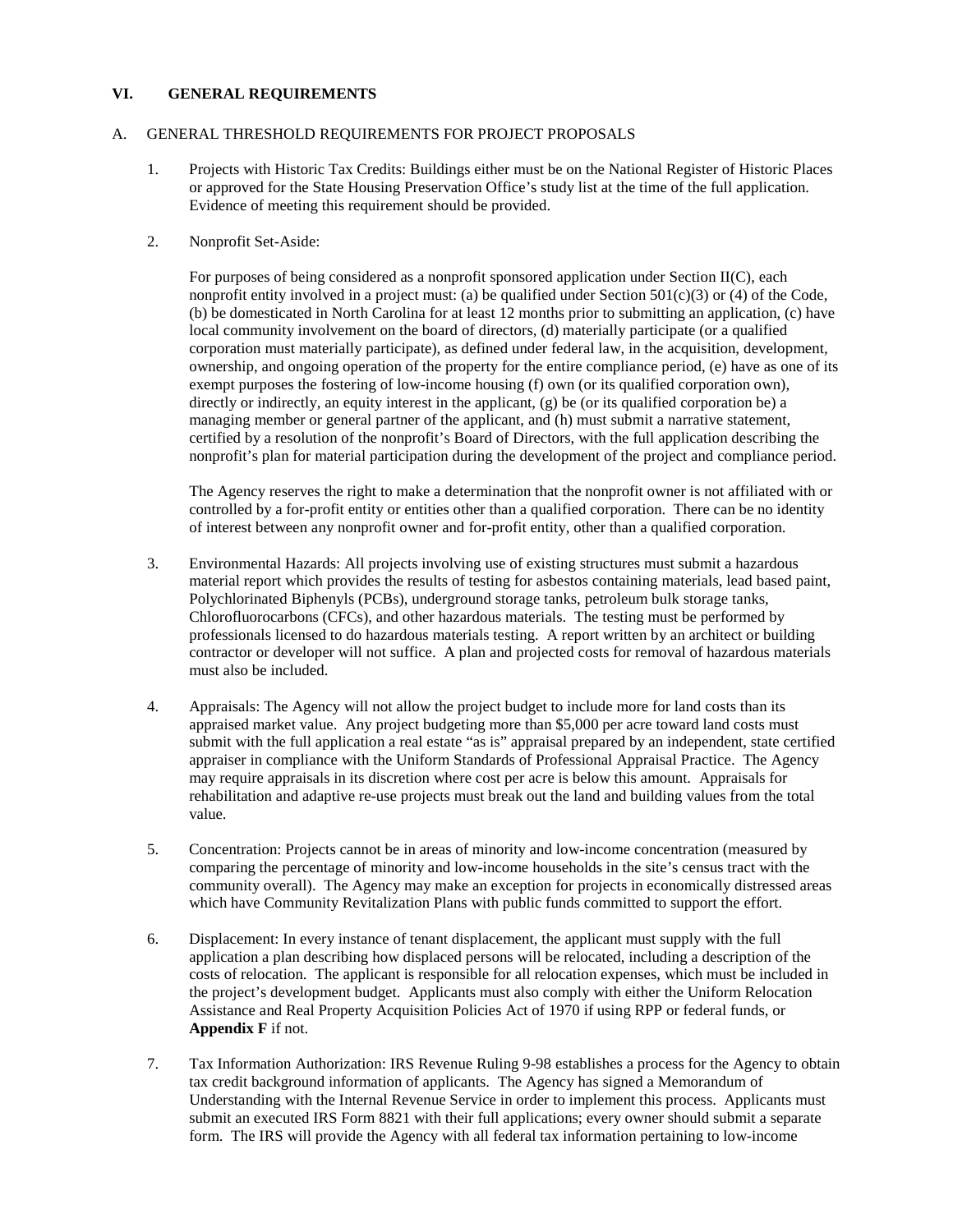housing tax credits, including audit findings and assessments for all tax periods specified on Form 8821, Tax Information Authorization.

8. Feasibility: The Agency will not allocate tax credits or RPP funding to an application that will have difficulty being completed and/or operated for the compliance period. Examples include projects that may not secure an equity investment or maintain adequate cash flow.

### B. UNDERWRITING THRESHOLD REQUIREMENTS

The following minimum financial underwriting requirements apply to all projects. Projects that cannot meet these minimum requirements, as determined by the Agency, will not receive credits or RPP funding.

1. Loan Underwriting Standards:

 Projects applying for tax credits only will be underwritten with rents escalating at three percent (3%) and operating expenses escalating at four percent (4%).

 All projects will be underwritten assuming a constant seven percent (7%) vacancy and must reflect at least a 1.15 Debt Coverage Ratio (DCR) for the term of any debt financing on the project. Projects with no debt service (100% equity projects) must demonstrate a minimum net cash flow equal to three percent (3%) of the total operating expenses.

 RPP loans will be underwritten using a 20 year term and a two percent (2%) interest rate. The Agency may, in its discretion, alter these terms to ensure project feasibility. Rents for projects utilizing HOME funds will not exceed the Fair Market Rents established by HUD. Underwriting of applications with a commitment from RD will incorporate the requirements of that program, and any RPP loan will have a 30 year term (fully amortizing) and zero percent (0%) interest.

2. Operating Expenses:

Assumptions for projects over 16 units:

- New construction (excluding adaptive re-use): \$2,300 per unit per year not including taxes, reserves and resident support services
- Renovation (includes rehabilitation and adaptive re-use): \$2,500 per unit per year not including taxes, reserves and resident support services.

Owner projected operating expenses will be used if they are higher than Agency minimums. The proposed management agent (or management staff if there is an identity of interest) must sign a statement (to be submitted with the full application) agreeing that the operating expense projections are reasonable.

3. Equity Pricing:

 The Agency will conduct a survey of tax credit equity investors to determine appropriate pricing assumptions. Projects will be underwritten using the greater of this amount and the applicant's projection.

 Equity should be calculated net of any syndication fees. Bridge loan interest typically incurred by the syndicator to enable an up front payment of equity should not be charged to the project directly, but be reflected in the net payment of equity. Equity should be based on tax credits to be used by the investor(s), excluding those allocated to the Principals unless these entities are making an equity contribution in exchange for the tax credits.

Applicants should use no more than the April 2003 AFR in preparing equity estimates.

- 4. Reserves:
	- (a) Rent-up Reserve: Required for all except bond financed projects. A reasonable amount should be established based on the projected rent-up time considering the market and target population, but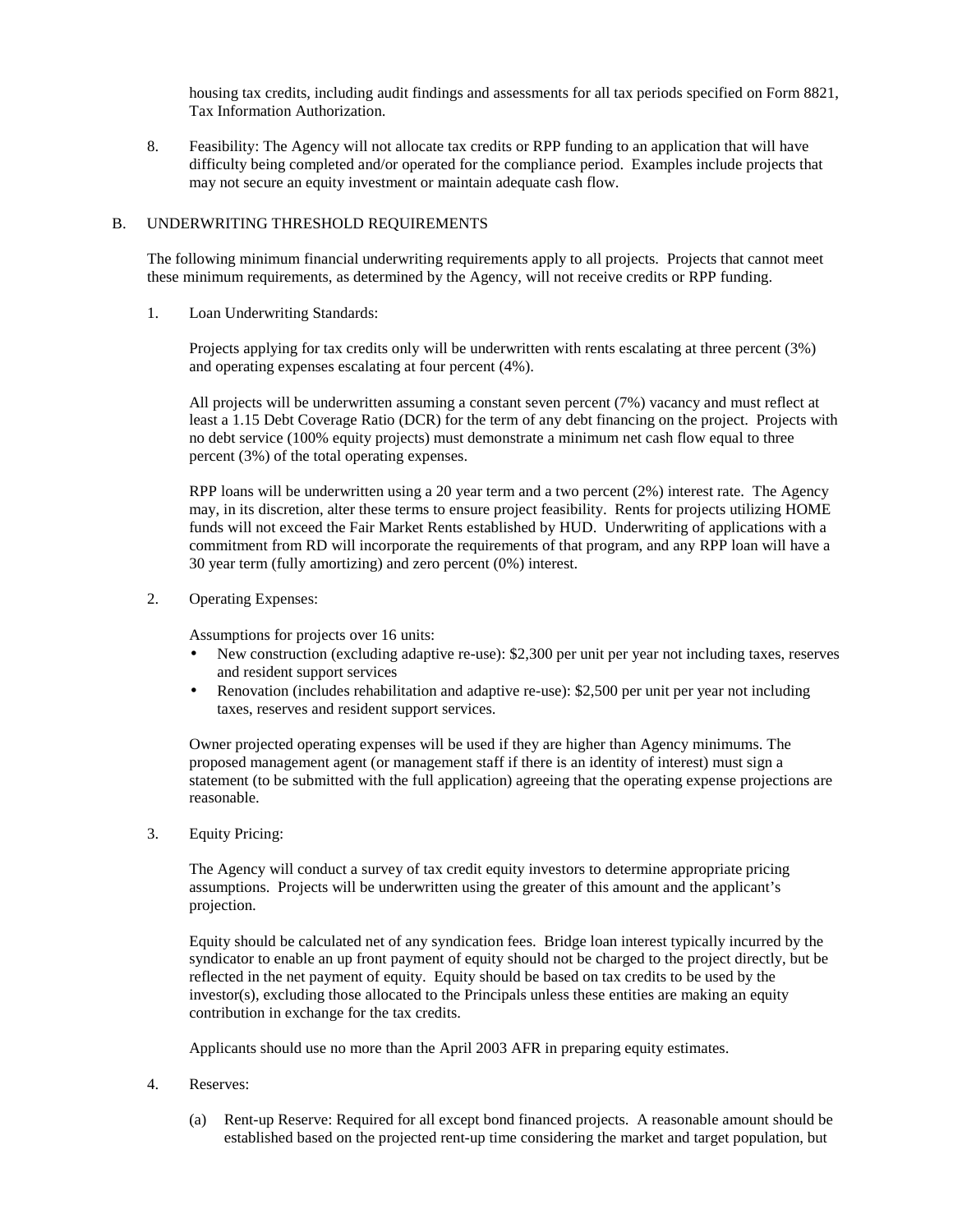in no event shall be less than \$300 per unit. These funds should be available to the management agent to pay rent-up expenses incurred in excess of rent-up expenses budgeted for in the project development costs. The funds are to be deposited in a separate bank account and evidence of such transaction provided to the Agency 90 days prior to the expected placed in service. All funds remaining in the rent-up reserve at the time the project reaches ninety-three (93%) occupancy must be transferred to the project operating reserve account.

For those projects receiving loan funds from RD, the 2% initial operating and maintenance capital established by RD will be considered the required rent-up reserve deposit.

(b) Operating Reserve: Required for all projects except those receiving loan funds from RD. The operating reserve will be based on six month's debt service and operating expenses, and must be maintained the duration of the low-income use period.

Projects receiving RPP funds must capitalize the operating reserve account prior to the RPP loan closing. The Agency must approve any withdrawals from the operating account to meet project's operating deficits.

The operating reserve can be funded by deferring the developer's fees of the project. If this method is utilized, the deferred amounts owed to the developer can only be repaid from cash flow if all required replacement reserve deposits have been made. For tax credit projects where no RPP loan applies, the operating reserve can be capitalized by an equity pay in up to one year after certificate of occupancy is received. This will be monitored by the Agency.

For applicants seeking 4% housing credits with tax-exempt bond financing, the operating reserve will be based on four month's debt service and operating expenses. The period for which this reserve must be maintained can be established by the bond issuer.

(c) Replacement Reserve: All new construction projects must budget replacement reserves of \$250 per unit per year. Rehabilitation and adaptive re-use projects must budget replacement reserves of \$350 per unit per year. The replacement reserve must be capitalized from the project's operations, escalating by four percent (4%) annually. Projects with an RPP loan must have Agency approval of withdrawals for capital improvements throughout the term of the loan.

 In both types of renovation projects mentioned above, the Agency reserves the right to increase the required amount of annual replacement reserves if the Agency determines such an increase is warranted after a detailed review of the project's physical needs assessment.

 For those projects receiving RD loan funds, the required funding of the replacement reserve will be established, administered and approved by RD, and the replacement reserve will not escalate annually.

 Funds remaining in the operating and replacement reserve accounts at the end of the RPP loan term must be used for project maintenance costs approved by the Agency or applied against the loan.

#### 5. Deferred Developer Fees:

 Developer fees can be deferred to cover a gap in funding sources as long as the entire amount will be paid within 10 years, pursuant to the standards required by the IRS to stay in basis. Payment projections must not negatively impact the operation of the project, using Agency underwriting standards. Nonprofit organizations must include a resolution from the Board of Directors allowing such a deferred payment obligation to the project. The developer may not charge interest on the deferred amount in excess of the long term AFR.

6. Financing Commitment:

 For all projects proposing **private** permanent financing, a letter of intent is required. This letter should clearly state the term of the loan is at least 18 years, how the interest rate will be indexed and the current rate at the time of the letter, the amortization period, any prepayment penalties, anticipated security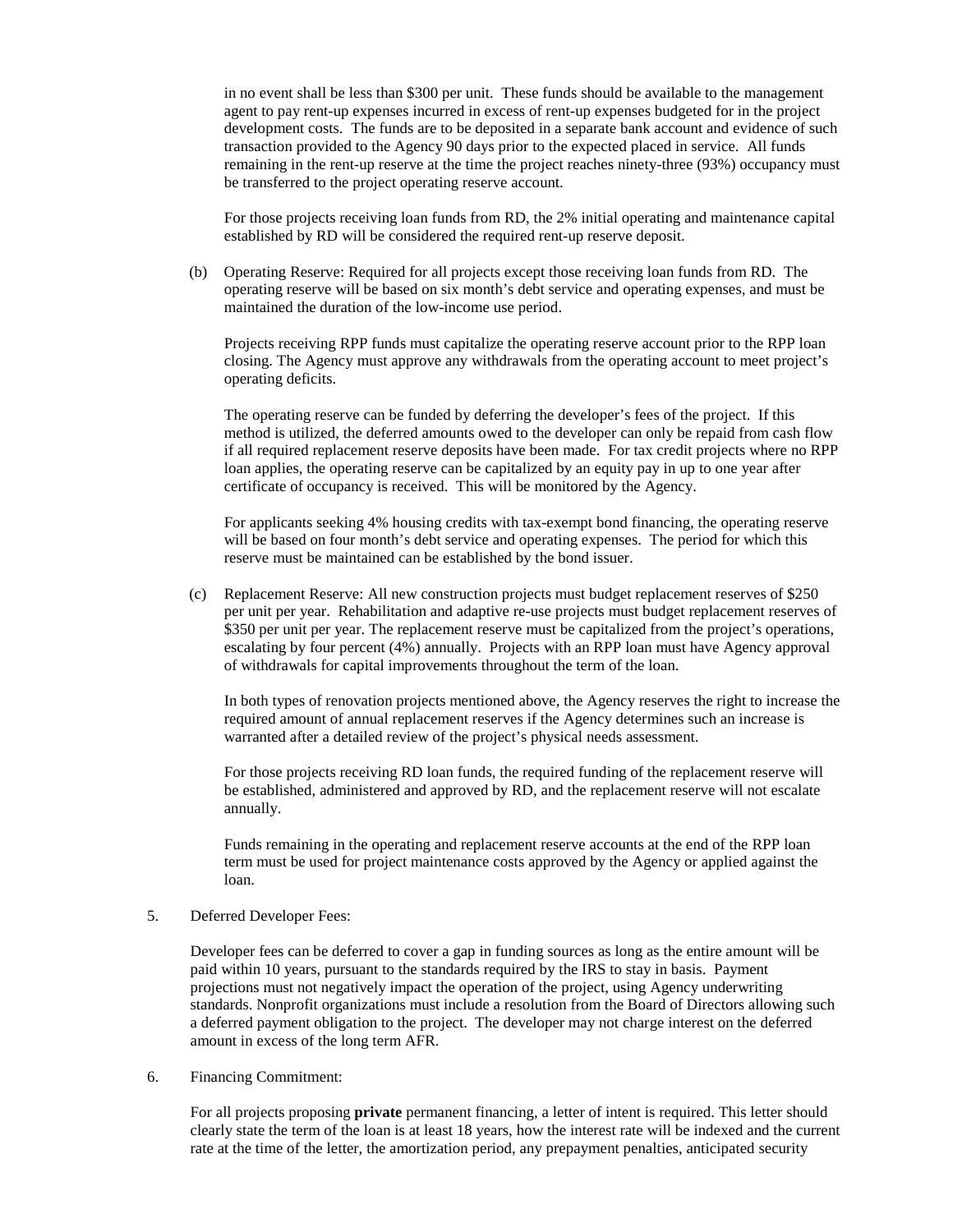interest in the property and lien position. The interest rate must be fixed and no balloon payments may be due for 18 years. The bank must complete a cover letter using the format approved by the Agency, and submit it with the letter of intent. Applicants must submit a letter of commitment for financing within 90 days of receiving an award of tax credits.

 For all projects proposing **public** permanent financing, binding commitments are required to be submitted by the full application due date. All loans must have a fixed interest rate and no balloon payments for at least 18 years after project completion. A binding commitment is defined as a letter, resolution or binding contract from a unit of government. The same terms described for the letter of intent (using the format approved by the Agency) from a private lender must be included in the commitment.

 Applications may only include one set of proposed funding sources; the Agency will not consider multiple financial scenarios. A project will be ineligible for allocation if any of the listed funding sources will not be available in an amount or under the terms described in the application. The Agency may, in its discretion, waive this limitation if the project otherwise demonstrates financial feasibility.

 It is not necessary to have AHP or NC Division of Community Assistance (DCA) CDBG subsidy commitments in place at the time of the application. All projects applying for tax credits and the CDBG subsidy must submit the application to DCA at the same time as the Agency's application deadline. However, the Agency will only consider AHP financing that has been submitted in the FHLB's first offering round of the calendar year. AHP and CDBG financing must be committed by August 1, 2003. (The deadline for consideration of AHP and CDBG funding in the 2004 cycle will be the full application date.) Public lenders must submit a cover letter using the format approved by the Agency.

- 7. Developer/Builder Fees:
	- (a) Developer's fees shall be a maximum of fifteen percent (15%), or a lesser percentage adjusted for project size as described below. The Agency calculates developer's fees by adding lines 2-36 less lines 8 and 9 from the Project Development Cost Description in the application and multiplying by the applicable percentage to determine the maximum allowable developer fee.

| up to $64 \text{ units}$ | 15%   |
|--------------------------|-------|
| $65-112$ units           | 12.5% |
| 113 units plus           | 10%   |

 In addition to the fees described above, a maximum developer's fee of four percent (4%) is allowed on the acquisition cost of buildings (not including land value/cost).

- (b) Builder's general requirements shall be limited to six percent (6%) of hard costs.
- (c) Builder's profit and overhead shall be limited to ten percent (10%) (8% profit, 2% overhead) OF TOTAL HARD COSTS including general requirements.
- (d) Where an identity of interest exists between the owner and builder, the builder's profit and overhead shall be limited to eight percent (8%) (6% profit, 2% overhead).
- 8. Consulting Fees: Consulting fees for a project must be paid out of developer fees, so that the aggregate of any consulting fees and developer fees is no more than the maximum developer fee allowed to that project.
- 9. Architects' Fees: For new construction projects, the architects' fees, including design and inspection fees, shall be limited to six percent (6%) of the total hard costs plus general requirements, overhead, profit and construction contingency (total of lines 2 through 10 on the Project Development Cost Description).
- 10. Investor Services Fees: Investor services fees must be paid from net cash flow and not be calculated into the minimum debt coverage ratio.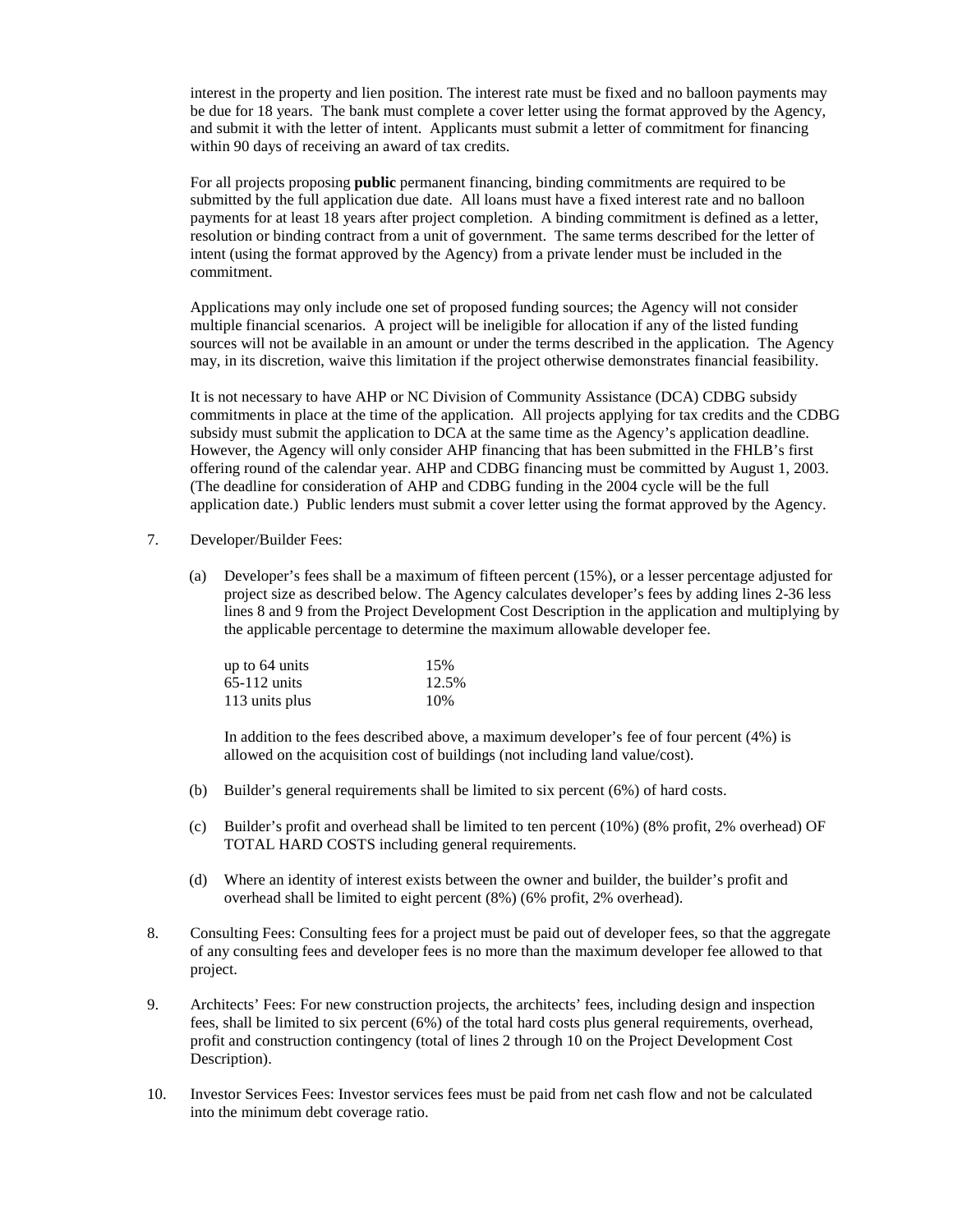- 11. Project Contingency Funding: All new construction projects shall have a hard cost contingency line item of NO LESS OR NO MORE THAN three percent (3%) of total hard costs, including general requirements, builder profit and overhead. Rehabilitation and adaptive re-use projects shall include a hard cost contingency line item of NO LESS OR NO MORE THAN six percent (6%) of total hard costs.
- 12. Project Ownership: There must be common ownership between all units and buildings within a single project for the duration of the compliance period.
- 13. Section 8 Project-Based Rental Assistance: For all projects that propose to utilize Section 8 projectbased rental assistance, the Agency will underwrite the rents according to the tax credit and HOME limits. These limits are based on data published annually by HUD. If the Section 8 contract administrator is willing to allow rents above these limits, the project may receive the additional revenue in practice, but Agency underwriting will use the lower revenue projections regardless of the length of the Section 8 contract.

 Given the uncertainty of long-term federal commitment to Section 8 rental assistance, the Agency considers underwriting to the more conservative revenue levels to best serve the project's long-term financial viability.

# **VII. POST-AWARD PROCESSES AND REQUIREMENTS**

# A. GENERAL REQUIREMENTS

- 1. The tax credit reservation amount will be the total anticipated qualified basis amount multiplied by eight and one half percent (8.5%), or three and three quarters percent (3.75%) for the 4% credit. The actual tax credits allocated will be the lesser of the tax credits reserved, the applicable federal rate multiplied by qualified basis (as approved by the Agency), or the amount determined by the Agency pursuant to its evaluation as required under Section 42(m)(2) of the Code.
- 2. Ownership entities must a) have final site control over the property (deed or land lease) by October 31, 2003, b) expend ten percent (10%) of the project's reasonably expected basis and c) submit to the Agency a completed carryover agreement and cost certification by November 14, 2003. (This requirement also applies to projects with partial allocations.) Failure to meet these deadlines will preclude the project from participation in the state credit program. Pursuant to Section VI(B)(6), the Agency may determine that an awarded application listing state tax credits as a source of funding is ineligible for allocation due to failure to comply with the requirements of this Section. Projects will be required to elect a project-based allocation.
- 3. Once approved, the ownership entity will proceed to acquire, construct or rehabilitate the project. The ownership entity is required to update the Agency on the progress of development by submitting a Project Status Report. Sixty days prior to occupancy, the Agency must be notified in writing of the targeted project completion date. Upon completion for occupancy, the ownership entity must notify the Agency and furnish a completed Final Cost Certification form. The cost certification must include all project costs along with a certification for any subsidies the project will receive. Final IRS Section 1.42-17 Regulations effective January 1, 2001 require that the taxpayer of all projects in excess of ten units, which are placed in service after January 1, 2001, regardless of the year of credit allocation, submit a schedule of project costs accompanied by a Certified Public Accountant's (CPA) audit report that details the project's total costs as well as those that may qualify for inclusion in eligible basis under Section 42(d) of the Code. A third party CPA verification is required for cost certification on two or more units. The Agency may require an independent cost analysis.
- 4. Projects must meet all applicable federal, state and local laws and ordinances, including the Code and Fair Housing Act; the Agency may treat any failure to do so as a violation of the Plan.
- 5. Allocated credits may also be returned to the Agency under the following conditions as further described in Treasury Regulation Section 1.42-14: (a) credits have been allocated to a project building that is not a qualified building within the time period required by the Code, for example, because it is not placed in service within the period required under the Code, (b) credits have been allocated to a building that does not comply with the terms of its allocation agreement, (c) credits have been allocated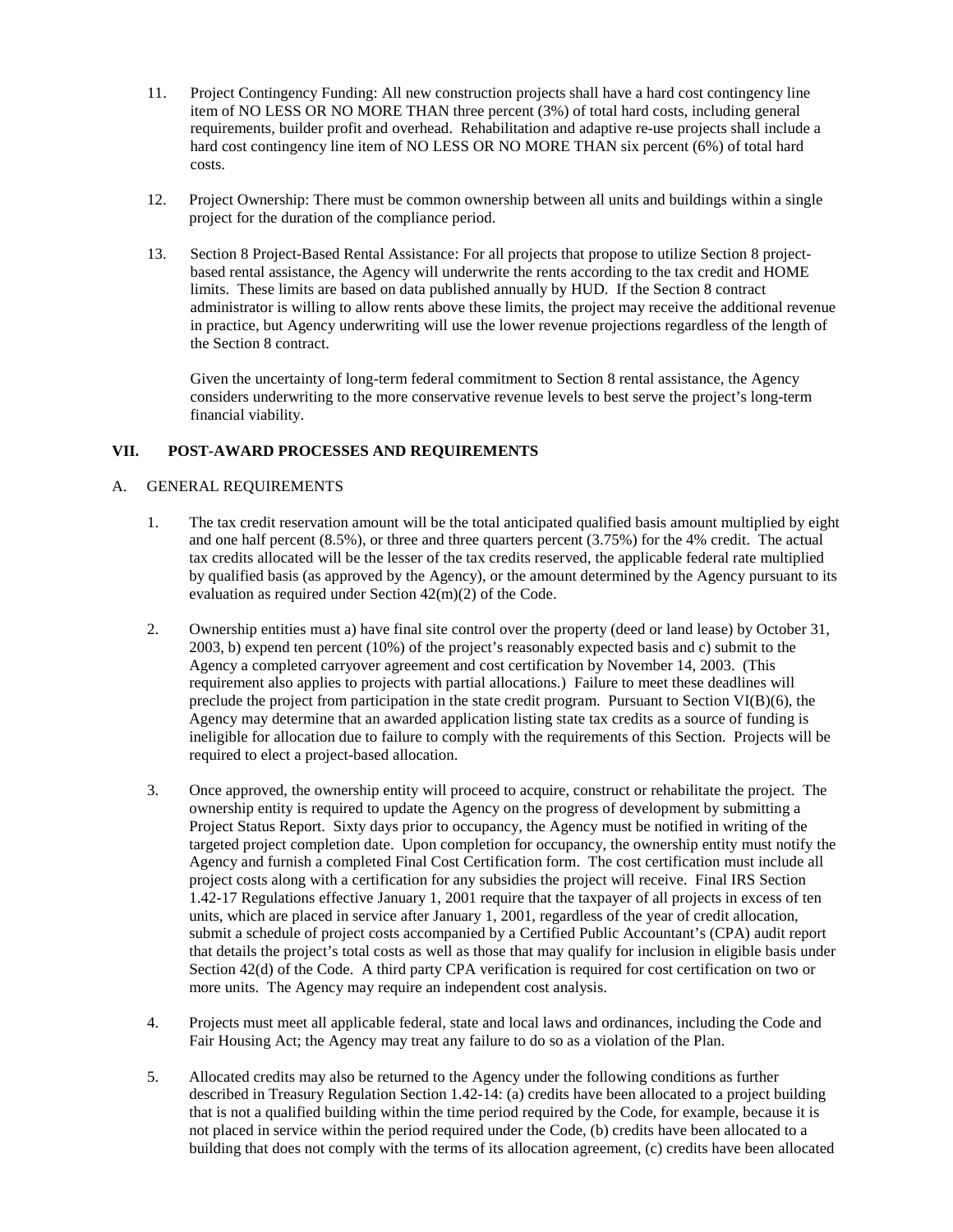to a project that are not necessary for the financial feasibility of the project, or (d) by mutual written agreement between the allocation recipient and the Agency. Returned credits may include credits previously allocated to project that fails to meet the 10% test under Section  $42(b)(1)(E)(ii)$  of the Code after close of calendar year in which allocation was made. Credits that are returned before October 1 in any calendar year are treated as credits returned in that calendar year, and all or a portion of such credits will be reallocated to the next highest ranked project(s) without a full allocation in that region and in that calendar year, pursuant to the terms of the Plan or, in the Agency's discretion, when appropriate and possible, carried over for allocation in the next calendar year. With respect to credits that are returned after September 30 in any calendar year, all or a portion of such credits may also be reallocated to the next ranked project(s) without a full allocation in that calendar year pursuant to the terms of the Plan, or all or a portion of such credits may be treated by the Agency, in its discretion, where appropriate and possible, as credits that are returned on January 1 of the succeeding calendar year to be allocated in that year.

 By the time of the earlier of the date the project is placed in service, in the case of a carryover allocation, or by the 10% cost certification, (a) the ownership entity must have been legally formed, and (b) qualifying expenditures must have been incurred in the ownership entity's name or incurred by the ownership entity pursuant to a reimbursement agreement with a third party and such third party has incurred such expenditures by the time of 10% cost certification, and (3) the ownership entity must have a tax identification number.

- 6. The Agency may conduct construction inspections for adherence to approved final plans and specifications.
- 7. The owner of the project must sign and record the Extended Use Agreement in the county in which the project is located by the end of the first taxable year in which the credits allocated to the project are taken. The owner must have good and marketable title at that time, and must obtain the consent of any lienholder on the project property recorded prior to the Extended Use Agreement (other than a lienholder relative to the financing of the construction of the project that by its terms will be cancelled within one year of the last building in the project being placed in service ) to be bound by the terms of this Extended Use Agreement.
- 8. The Agency may revoke credits after the project has been placed in service in accordance with the Code if the Agency determines that the owner has failed to implement all representations in the application to the Agency's satisfaction.
- 9. Federal form 8609 will not be issued until the owner and/or management company produces evidence of attending a low-income housing tax credit compliance seminar sponsored either by the Agency or a sponsor acceptable to the Agency within the last 12 months. In addition, 8609s will not be issued until the Agency confirms that the monitoring fees have been paid and that the project has adhered to all representations made in the application (including design elements). The Agency may require evidence of escrowed funds to complete landscaping.
- 10. In making application for tax credits, the applicant agrees that the Committee, the Agency, and their designees will have access to any information pertaining to the project. This includes having physical access to the project, all financial records and tenant information for any monitoring that may be deemed necessary to determine compliance with the Code. Applicants are advised that the Agency, on behalf of the Committee, is required to do compliance monitoring and to notify the IRS and the owner of any discovered noncompliance with tax credit laws and regulations, whether corrected or uncorrected. The Agency intends to conduct desk audits and monitoring visits of projects for the purpose of evaluating continuing compliance with tax credit regulations, selection criteria used to award bonus points, ensuring that the project continues to provide decent, safe and sanitary housing. The Agency will periodically modify monitoring procedures to ensure compliance with the requirements set forth in the Code and from time to time amended.

NOTE: Applicants are advised that some portion or all of a project's application may be subject to disclosure to the public under the North Carolina Public Records Act.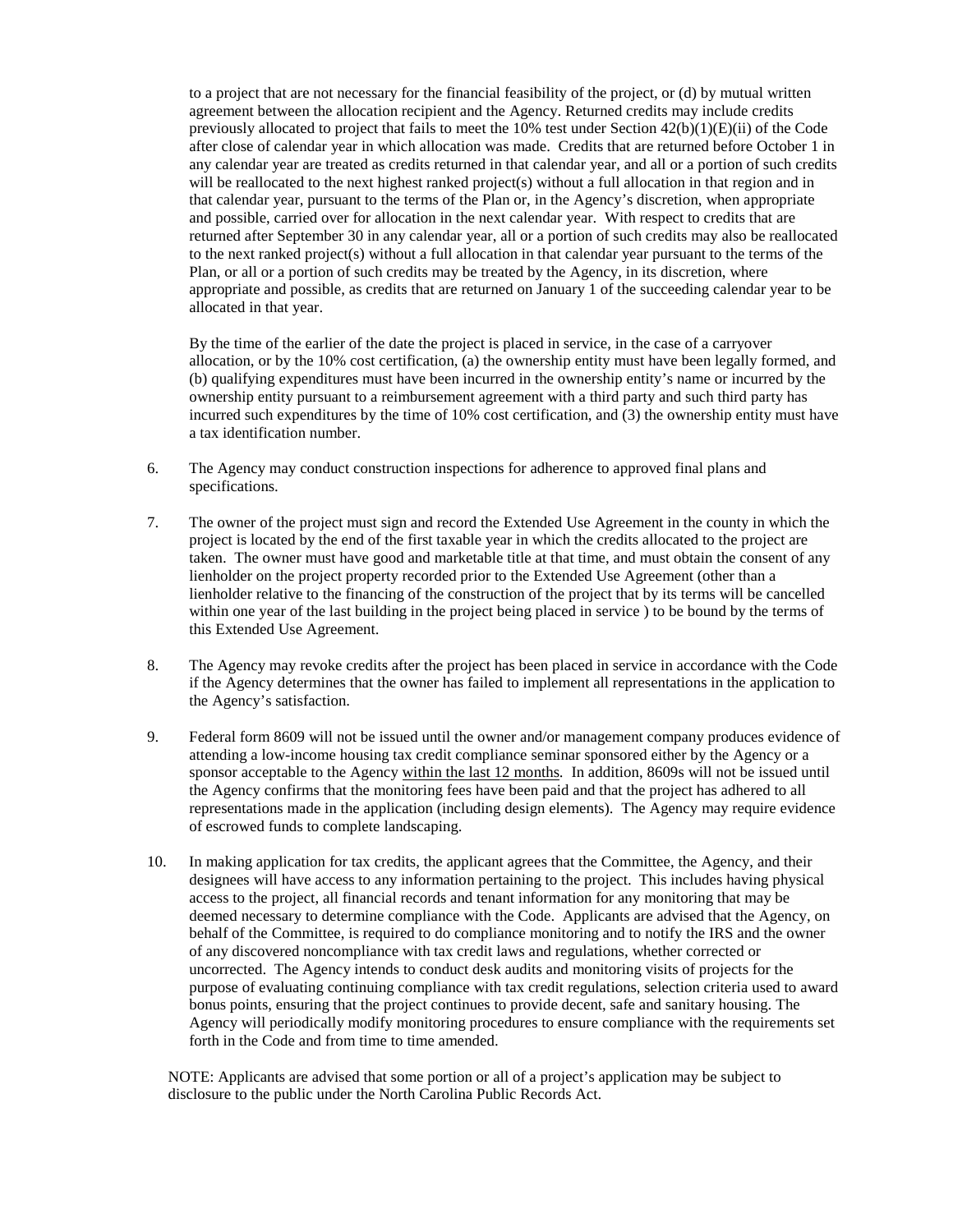# B. STATE TAX CREDITS

As the administrative agent for state credit refunds issued under N.C.G.S. § 105-129.42, the Agency has a responsibility to ensure that ownership entities do not receive resources ahead of corresponding value being created in the project. Therefore the following restrictions will apply to the state tax credit refund program.

- 1. Loan Option: Loans made by the Agency pursuant to N.C.G.S. § 105-129.42(d) will be under terms designed to have an effect similar to the equity generated under the previous state tax credit statute. Such loans will not be closed until the outstanding balance on the first-tier construction financing exceeds the total state credit amount. In other words, the entire loan must be used to pay down a portion of the then existing construction debt.
- 2. Direct Refund Option: The Agency and ownership entity will enter into an escrow agreement with regard to the refund dollars. The agreement will state, among other reasonable limitations, that issuance of the funds under N.C.G.S. § 105-129.42(g)(1) will not occur until all of the following requirements have been met:
	- (a) at least fifty percent (50%) of the activities included in the project's eligible basis have been completed;
	- (b) the Agency and local government inspector have conducted their framing inspections and approved all buildings (including community facilities); and
	- (c) the outstanding balance on the first-tier construction financing exceeds the total state credit amount (the entire refund must be used to pay down a portion of the then existing construction debt).

Applicants must indicate which of the two options will apply to the project as part of the full application process; such decision may not be changed for the carryover allocation. Ownership entities will have to fully comply with Section  $VII(A)(2)$  of the Plan to be eligible for participation in the state tax credit program. The Agency may adopt other policies regarding the state tax credit after adoption of the Plan. Owners, partners, members, developers or other Principals (and their affiliated entities) that are involved in a violation of any state tax credit requirement or fail to place a project in service after taking a loan or refund may, in the Agency's discretion, be assessed up to forty (-40) negative points or disqualified from participation in Agency programs.

# C. COMPLIANCE MONITORING

Applicants will be required to utilize the TCR Online Internet reporting system (or other system as designated by the Agency) to update the Agency database on project and building information and unit activity. The database should be updated within 30 days of any change in information. Applicants will also be required to submit to the Agency a copy of the IRS form 8609 and Schedule A filed with the IRS for the first year credits are claimed.

The Agency will conduct on-site inspections and desk audits of at least one third of the projects under its jurisdiction. If projects are determined to be in noncompliance, monitoring may occur more often. The desk audit and inspection will include a project review of twenty percent (20%) of the units for the following:

- Tenant eligibility certifications
- Supporting eligibility documentation
- Leases
- Rent record (including utility documentation)
- Compliance with supportive services commitments
- Compliance with special populations targeting requirements (if applicable)
- Compliance with other commitments made in the application
- Inspection for compliance with HUD Uniform Physical Condition Standards

All projects, at a minimum, are expected to meet HUD's Section 8 Uniform Physical Condition Standards and comply with local and state health and building codes throughout the compliance period. A Memorandum of Understanding (MOU) has been executed with RD to accept their physical inspections in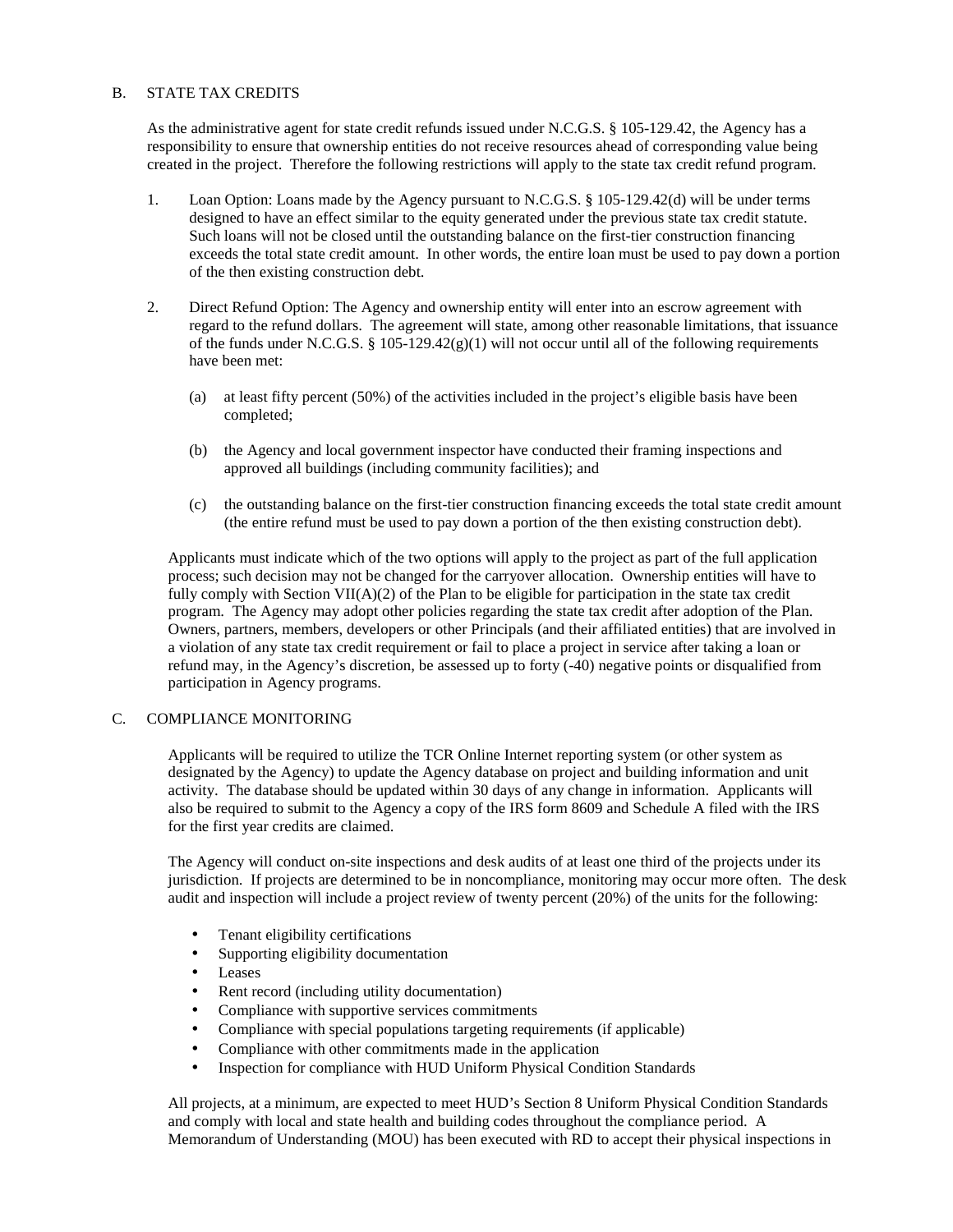lieu of performing the inspection. The Agency will determine when to utilize the MOU. In any event, the Agency will continue to monitor compliance documentation.

The Agency monitor rent levels relative to current median income levels. The Agency may require a window of affordability in calculating rents; owners should refer to the relevant Qualified Allocation Plan.

The county designation will be reviewed on an annual basis and published each year in the Plan. Tenant rents can not exceed the initial window of affordability from the original underwriting for the property without written permission of the Agency. In the event the county designation changes from low to high or high to low, requiring a change in the window of affordability, the Agency will not require a reduction in the existing rent structure. However, rent increases can only be implemented to the extent that they comply with the current required calculation. The Agency may waive this restriction if the ownership entity submits a written request and documentation demonstrating that the property will be financially jeopardized, and that it is unable to pay its operating expenses and debt service requirements while maintaining at least a 1.15 debt coverage ratio.

In mixed-use properties, 100% of the units may be monitored in any building receiving an allocation of tax credits.

The Agency will be monitoring projects to ensure the required monthly deposits to reserve for replacement accounts are made in accordance with the General Requirements.

During the compliance period the Committee and Agency reserve the right to perform an audit of any project that has received an allocation of tax credits. This audit may include an inspection of all buildings, and a review of all tenant records and any document relating to an application for an allocation of credits

The ownership entity of a low-income housing project must keep records (as defined below) for each building within a particular development. These records must be retained by the owner for a minimum of six (6) years beyond the owner's income tax filing date (plus any extensions) for that year. However, first year project records must be maintained for six (6) years beyond the tax filing date of the final year of the project's compliance period(21 years). The ownership entity must annually report to the Agency and maintain records for each qualified low-income building in the project showing:

- Total number of residential rental units in the building (including the number of bedrooms and the size in square feet of each such unit)
- Percentage of residential rental units in the building that are low-income units
- Rent charged on each residential rental unit in the building (including utility allowances)
- The size of each low-income household
- Low-income unit vacancies in the building and documentation of when and to whom the next available units were rented
- Income certification and student status of each low-income tenant
- Documentation to support each low-income tenant's income certification
- Character and use of the nonresidential portion of each building included in the building's eligible basis (this includes separate facilities such as clubhouses or swimming pools whose eligible basis is allocated to each building)

Failure to report annually to the Agency is deemed as noncompliance and is reportable to the IRS.

It is the responsibility of the ownership entity to certify annually to the Agency that the project meets the requirements of whichever set-aside of the Code is applicable to the project. Failure to certify is deemed as noncompliance and reportable to the IRS. This annual certification requires that the ownership entity certify that:

- The project meets the minimum requirements of the 20/50% or 40/60% test under the Code
- There has been no change in the applicable fraction as defined in the Code for any building in the project
- The applicant has received an annual Tenant Income Certification from each low-income resident and documentation to support that certification; or in the case of a tenant receiving Section 8 housing assistance payments, a statement from the PHA certifying the household's size and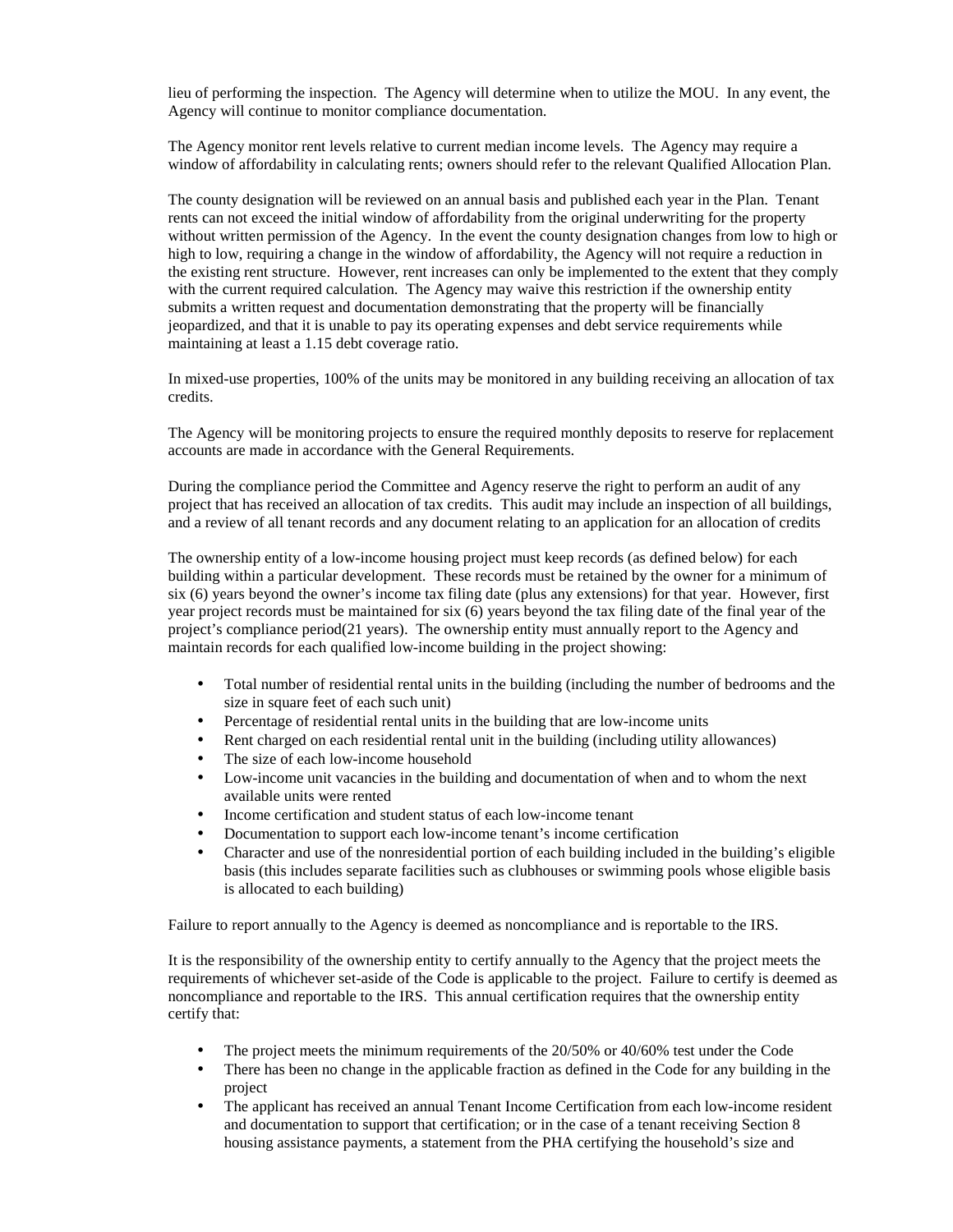amount of gross income; or the owner has a recertification waiver letter from the IRS in good standing that waives the requirement to obtain third party verifications at recertification and has received an annual Tenant Income Certification from each low-income household, and documentation to support the certification at their initial occupancy

- Each low-income unit was rent restricted in accordance with the Code.
- All units in the project are and have been for use by the general public and used on a non-transient basis (except for transitional housing for the homeless)
- No finding of discrimination under the Fair Housing Act has occurred for the Project (a finding of discrimination includes an adverse final decision by HUD, an adverse final decision by a substantially equivalent state or local fair housing agency, or an adverse judgment from a federal court).
- Each building in the project is and has been suitable for occupancy, taking into account local health, safety, and building codes, and the state or local government unit responsible for making building code inspections did not issue a report of a violation for any building or unit in the project
- There has been no change in the eligible basis (as defined in the Code) of any building in the project since last certification
- All tenant facilities included in the eligible basis, such as swimming pools, other recreational facilities, parking areas, washer/dryer hookups, and appliances were provided on a comparable basis without charge to all tenants in the buildings
- If a low-income unit in the project has been vacant during the year, reasonable attempts were or are being made to rent that unit or the next available unit of comparable or smaller size to tenants having a qualifying income before any units were or will be rented to tenants not having a qualifying income
- If the income of tenants of a low-income unit in the project increased above the limit allowed in Section  $42(g)(2)(D)(ii)$  of the Code, the next available unit of comparable or smaller size was or will be rented to residents having a qualifying income
- An extended low-income housing commitment was in effect, including the requirement that an ownership entity cannot refuse to lease a unit because the applicant holds a Section 8 voucher or certificate of eligibility; neither the ownership entity nor the management agent has refused to lease a unit to an applicant based solely on their status as a holder of a Section 8 voucher and the project otherwise meets the provisions, including any special provisions, as outlined in the extended low-income housing commitment
- If the applicant received its credit allocation from the portion of the state ceiling set-aside for a project involving "qualified nonprofit organizations" under Section 42(h)(5) of the Code and its nonprofit entity materially participated in the operation of the development within the meaning of Section 469(h) of the Code
- There has been no change in the ownership or management of the project

The ownership entity of any exempted project must certify to the Agency on an annual basis that the project is in compliance with the requirements of the Code, Rural Development assistance or the taxexempt bond financing guidelines, as applicable. The ownership entity must inform the Agency of any noncompliance or if the owner is unable to make one or more or the required certifications.

The Agency may elect to subcontract the compliance monitoring procedure to other agents.

In the event that any noncompliance with the Code is identified, a discrepancy letter detailing the noncompliance will be forwarded to the ownership entity and management company of the project.

The ownership entity must then respond in writing to the Agency within thirty (30) days after receipt of the discrepancy letter. The response must address all discrepancies individually and must indicate the manner in which corrections will be made. The owner will then have a cure period of sixty (60) days from the date of the discrepancy letter to correct the noncompliance and to provide the Agency with any required documentation or certification. The cure period may be extended for periods of up to six (6) months. Extensions will be based on a determination by the Agency that there is good cause for granting the extension.

The Agency will notify the Internal Revenue Service of any noncompliance within forty-five (45) days after the expiration of the cure period. All corrections made by the ownership entity within the cure period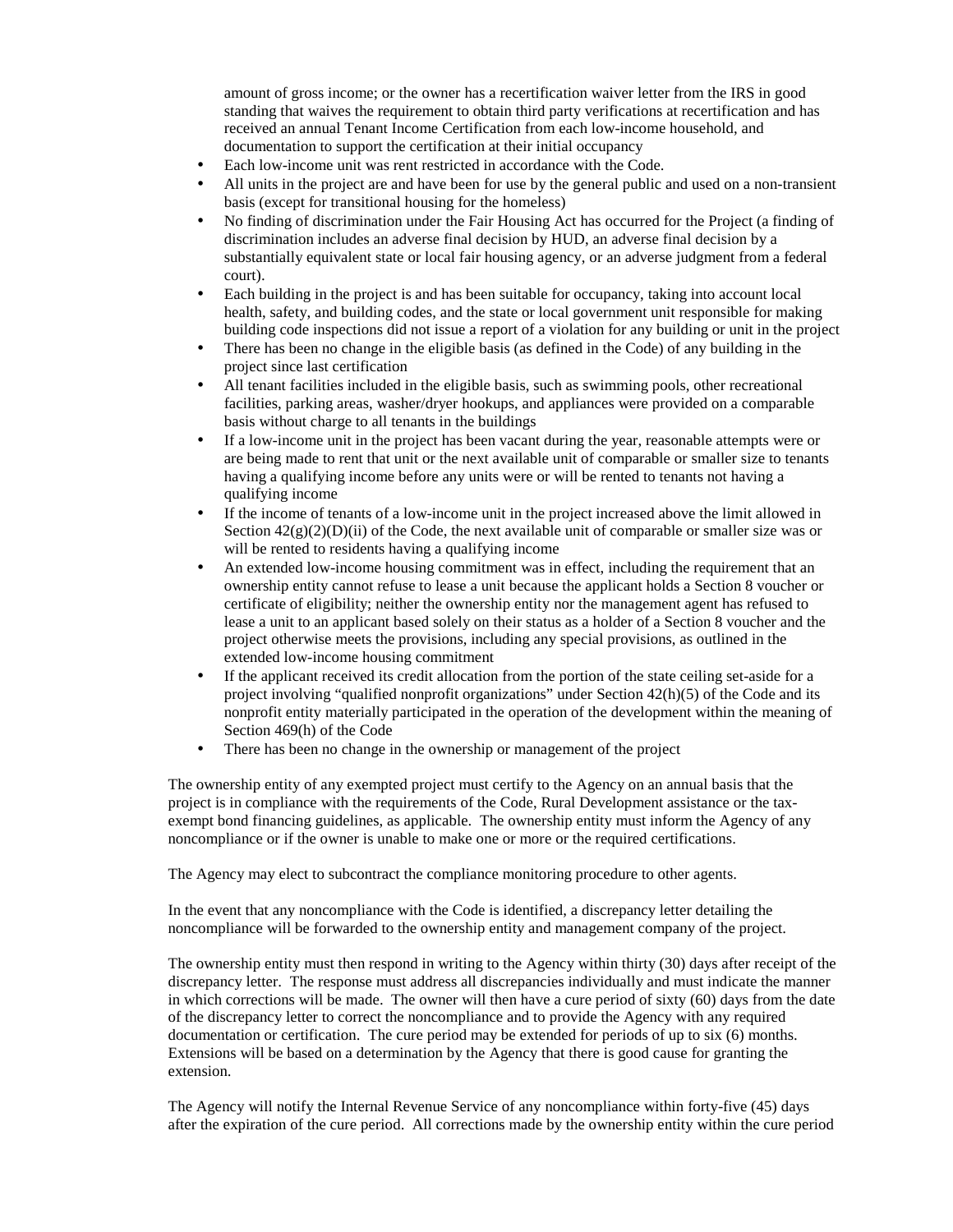will be acknowledged within this notice. A copy of the applicant's response to the noncompliance will accompany the notice to the IRS.

If a potential noncompliance is discovered during a compliance monitoring review, the ownership entity will be required to have its managing agent attend a compliance training session within two months following the compliance monitoring review.

#### **VIII. DEFINITIONS**

The terms listed below will be defined in the Plan as indicated below regardless of capitalization, unless the context clearly indicates otherwise. Terms used in the Plan but not defined below will have the same meaning as under the Code and IRS regulations.

**Affiliate:** As to any person or entity (i) any entity of which a majority of the voting interest is owned by such person or entity, (ii) any person or entity directly or indirectly controlling (10% or more) such person or entity, (iii) any person or entity under direct or indirect common control with any such person or entity, or (iv) any officer, director, employee, manager, stockholder (10% or more), partner or member of any such person or entity or of any person or entity referred to in the preceding clauses (i), (ii) or (iii).

**Applicant:** The entity that is applying for the tax credits and/or any RPP loan funds, as applicable.

**Allowable Development Cost:** Cost upon which the Agency calculates allowable developer fees. Includes lines 2- 36 less lines 8, 9 and 10 in the Project Development Cost Description in the application.

**Community Revitalization Plan:** A plan that has been adopted and with specific funding commitments by one or more unit(s) of government prior to the date of preliminary application to the Agency and includes the following: a clearly delineated geographic target area that includes the project; detailed policy goals (one of which must be safe, decent and affordable housing) and implementation measures along with specific timeframes for the achievement of such policies; housing activities that will occur within at least one-half mile of the project; and at least one community revitalization action that has been initiated and indicates measurable progress.

**Community Service Facility:** Any facility designed to serve primarily individuals whose income is sixty percent (60%) or less of area median income.

**Developer**: Any individual or entity responsible for initiating and controlling the development process and ensuring that all, or any material portion of all, phases of the development process are accomplished. Furthermore, the developer is the individual or entity identified as such in the Ownership Entity Agreement and any and all Development Fee Agreements.

**Displacement:** The moving of a person and/or such person's personal property from their current residence.

**Efficiency Apartment:** A dwelling unit with a minimum of 450 net square footage (assuming new construction) in which the bedroom and living area are contained in the same room. Each unit has a full bathroom (shower/bath, lavatory and water closet) and full kitchen (stove top/oven, sink, full size refrigerator) which is located in a separate room.

**Elderly Housing:** Owners may choose one of the established definitions recognized under federal Fair Housing Law. Owners should read the law and obtain legal guidance to determine compliance.

**Entity**: Without limitation, any general partnership, limited partnership, limited liability company, corporation, joint venture, trust, business trust, cooperative, association, public agency or other entity, other than a human being.

**Gross Square Footage or Floor Area:** Space measured from outside walls to include all building footprints and covered spaces.

**HOME Program Rents:** Generally, projects using RPP loan funds must set rents below the lesser of the rent calculated as affordable for households at fifty (50%) of median income or the Fair Market Rent (FMR) . Users should contact the Agency concerning this calculation if they are unfamiliar with HOME Program rules.

**Homeless Populations:** People who are living in places not meant for habitation (such as streets, cars, parks),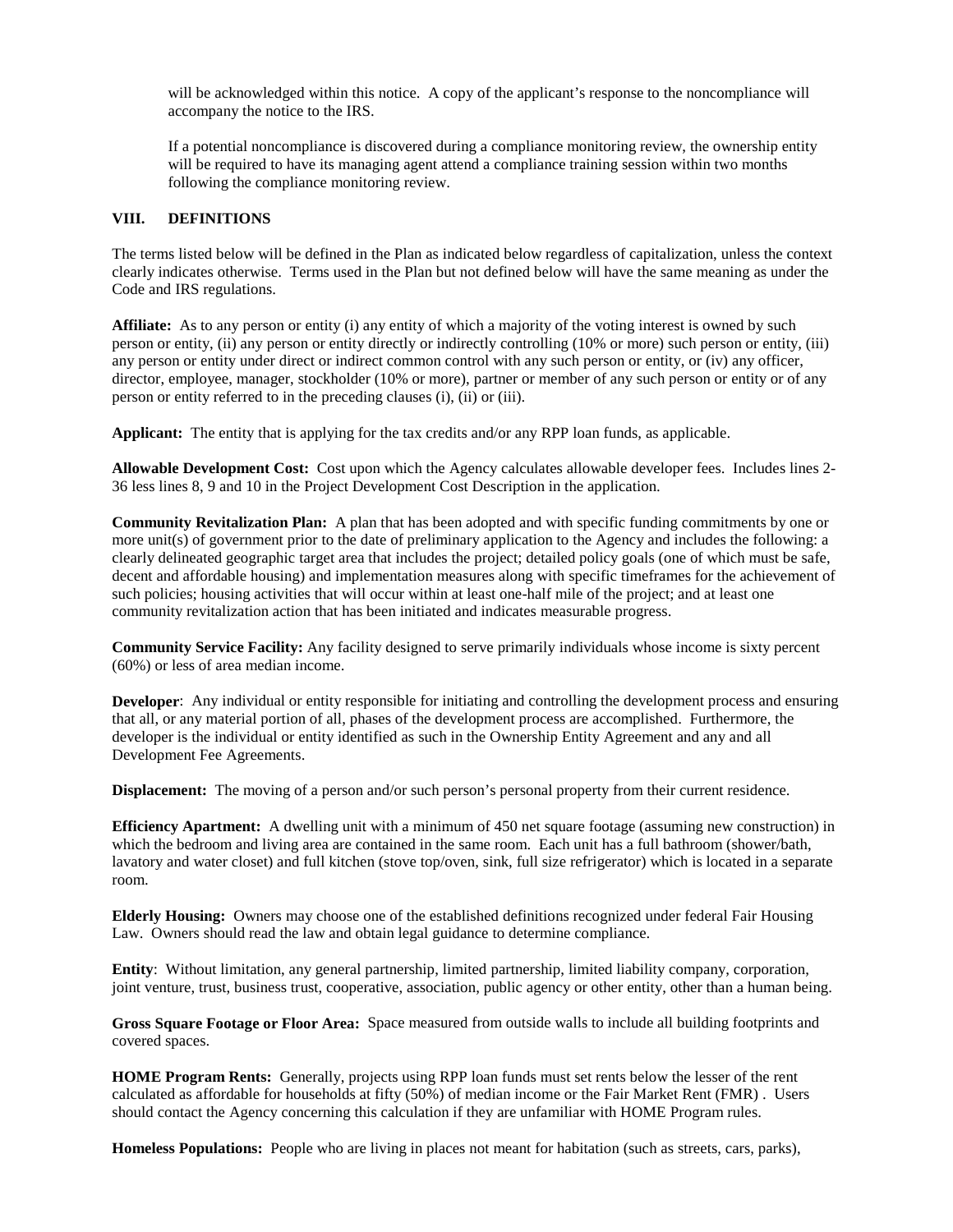emergency shelters, or in transitional or supportive housing but originally came from places not meant for habitation or emergency shelters.

**Housing Quality Standards:** Minimum physical standards established by HUD.

**Management Agent:** Individual(s) or Entity responsible for the day to day operations of the development, which may or may not be related to the Owner(s) or ownership entity.

**Material Participation**: Involvement in the development and operation of the project on a basis which is regular, continuous and substantial throughout the compliance period as defined in Code Sections 42 and 469(h) and the regulations promulgated thereunder.

**Maximum Housing Expense:** The maximum rent, utilities and any other required charges paid by the tenant calculated on a monthly basis as permitted under the Code.

**Net Square Footage:** The outside to outside measurements of all finished areas that are heated and cooled (conditioned). Examples include hallways, community and office buildings, dwelling units, meeting rooms, sitting areas, recreation rooms, game rooms, etc. Breezeways, stairwells, gazebos and picnic shelters are examples of unconditioned outside structures that may not be used as net square footage.

**Noncompliance (for purposes of deducting points from an application):** An event occurring after June 30, 1993 that results in the issuance of an 8823 for any of the following: 1) Failure to maintain accurate records for each unit, 2) Failure to rent to a Section 8 voucher or certificate holder, 3) Rents for the development are not properly restricted, 4) The development has transient occupancy, 5) Any unit for which low-income housing tax credits were allocated is not available to the general public, 6) There are ineligible tenants found to be occupying qualifying units, 7) Failure of the development to maintain minimum housing quality standards, or 8) Failure to re-certify lowincome tenants on an annual basis.

**One Bedroom Apartment:** A dwelling unit of at least 600 net square feet (assuming new construction), meeting state and local building code requirements, containing at least four separate rooms including a living/dining room, full kitchen, a bedroom and full bathroom.

**Owner(s):** Person(s) or entity(ies) that own an equity interest in the Ownership Entity.

**Ownership Entity**: The ownership entity to which tax credits and/or any RPP loan funds will be awarded.

**Ownership Entity Agreement:** A written, legally binding agreement describing the rights, duties and obligations of owners in the ownership entity.

**Paint to Paint Square Footage:** Interior heated rental dwelling space (does not include community room space).

**Person**: Any individual or Entity, and the heirs, executors, administrators, legal representatives, successors and assigns of such Person where the context so requires.

**Person with a Disability**: An adult who has a permanent physical or mental impairment which substantially limits one or more major life activities as further defined in North Carolina's Persons with Disabilities Protection Act (N.C.G.S. § 168A-3 (7a))

**Principal:** Principal includes (1) all such persons or entities who directly or indirectly earn a portion of the development fee for development services with respect to a project and/or earn any compensation for development services rendered to such project, which compensation is funded directly or indirectly from the development fee of such project, and such amount earned exceeds the **lesser of twenty-five percent (25%)** of the development fee for such project or **\$100,000**, and (2) all affiliates of such persons or entities in clause (1) who directly or indirectly earn a portion of the development fee for development services with respect to any project in the current year and/or earn any compensation for development services rendered to any project in the current year, which compensation is funded directly or indirectly from the development fee of any such project, and such amount earned exceeds the **lesser of twenty-five percent 25%** of the development fee for such project or **\$100,000**.

**Qualified Census Tract:** Any census tract which is so designated by HUD.